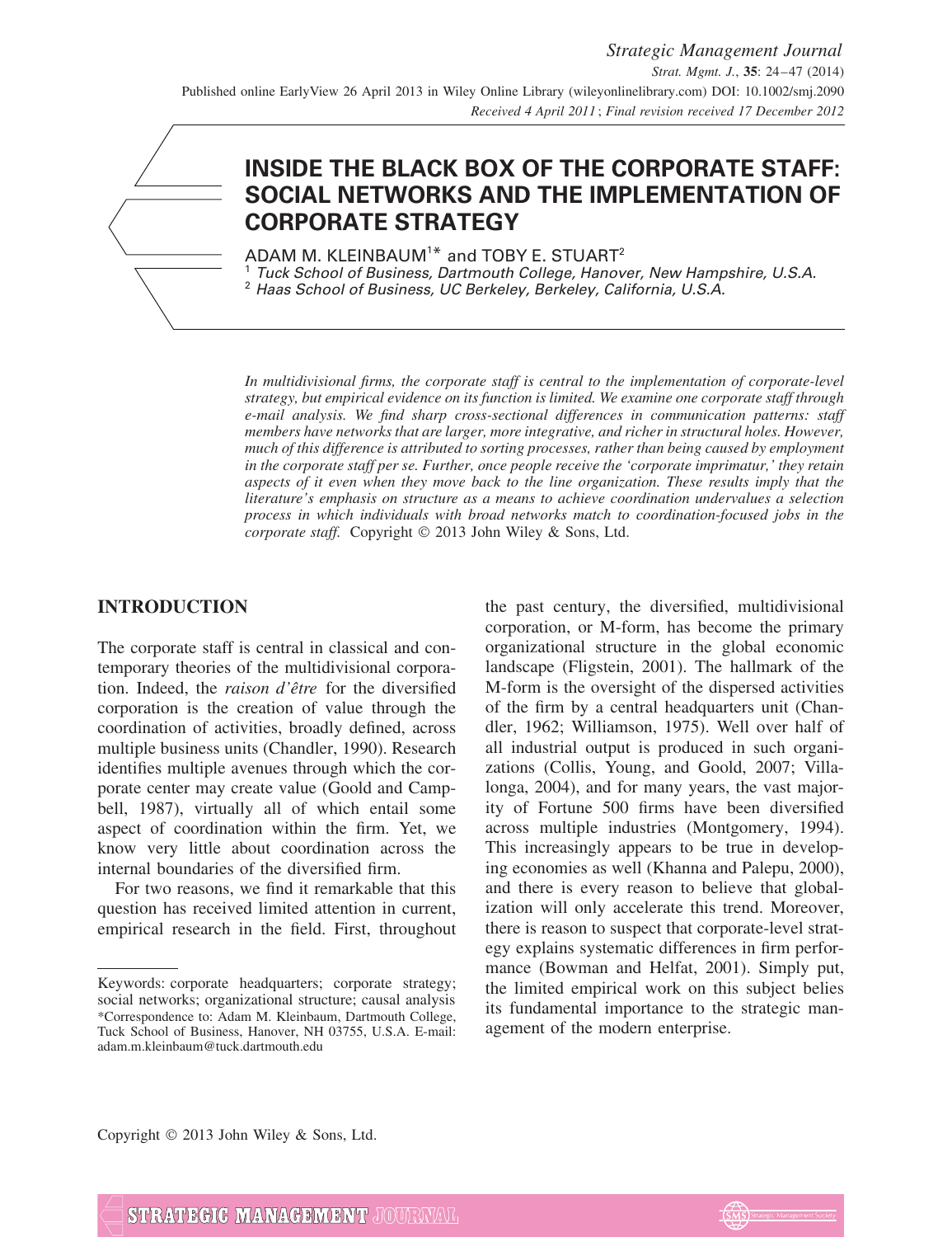The second reason we consider this subject to be under-studied is that although the *empirical* literature on the corporate headquarters unit is sparse, it is appropriately central in current *theories* of the firm. In scholarship on the potential for value creation in the diversified firm, headquarters is regarded as the one organizational unit with the formal authority to gather information from, distribute information to, and coordinate symbiotic interactions among otherwise independent operating units (Chandler, 1962; Goold and Campbell, 1987; Penrose, 1959). Moreover, headquarters also possesses the power to determine the grouping of activities into formal organizational units; it houses the office of the chief executive; it exercises the major voice in the determination of overall corporate strategy; and it controls decision rights regarding the scope of the firm (Ansoff, 1965). Together with associated corporate staff functions, the headquarters coordinates the activities of the various business units (Collis *et al.*, 2007; Goold, Campbell, and Alexander, 1994). In other words, our theories of the multibusiness corporation ascribe a vital set of tasks to the corporate-level staff, which fundamentally influence the conduct and outcomes of the primary organizational actors in the contemporary economy (Foss, 1997).

Given the importance of corporate staff, there is a mismatch in the limited empirical work that systematically examines its functioning. The few studies include work by Collis, Young, and Goold (2007), who report survey results on the cross-sectional relationship between headquarters size and the corporate strategy and governance systems of hundreds of companies in multiple geographies, demonstrating significant variation in the size and activities of the CHQ unit across geographies and corporate-level strategies. In the international business literature, there has been some work on the functions of headquarters in multinational corporations, with particularly influential contributions by Sumantra Ghoshal and colleagues (e.g., Ghoshal and Bartlett, 1990; Ghoshal, Korine, and Szulanski, 1994; Nohria and Ghoshal, 1994).

To begin to fill this gap, we conduct a quantitative case study set in a large, multidivisional company. We study the headquarters unit and a corporate-level staff function, the corporate sales force, which has an explicit mandate to coordinate across the subunits of the company. We analyze two temporally spaced cross sections from an electronic mail dataset comprising the correspondences of thousands of employees distributed across the organizational units of the company. These data allow us to compare the intrafirm communication networks of members of corporate headquarters (CHQ) and of the corporate sales force (CSF) to those of individuals in the line organization and, more broadly, to map the social organization of the  $M$ -form.<sup>1</sup> To the extent that coordination is a central activity in the functioning of the corporate center, we would expect to observe that members of corporate staff units, on average, have broader, more organizationally integrative communication networks that are richer in structural holes than members of the operating units. We empirically demonstrate that this is indeed the case: members of the corporate center do have networks that appear to be better optimized for coordinating across disparate organizational and social structures than do employees in the line organization.

To our knowledge, the finding that corporate staff members possess networks that appear to be well suited for coordination has never been systematically documented, though this result may not be surprising in and of itself. The thrust of our analysis focuses on the *sources* of the difference—and its implications for the implementation of corporate strategy. The conventional wisdom would attribute the broader networks of corporate staff members to formal structure: people are assigned to integrative roles in the corporate staff and the task requirements of those jobs then dictate their interaction patterns. Because the task structure of the headquarters is integrative, the argument goes, occupancy of corporate staff roles should itself cause differences in network structure. There is, however, an alternative possibility. In a more person-centered account, individual differences in ability or inclination to interact broadly would lead people of a certain

<sup>&</sup>lt;sup>1</sup> Although our analysis will separately examine the corporate headquarters unit and the corporate-level sales force, throughout the paper we will, for rhetorical convenience, refer to these two units as the 'corporate staff,' and we will frequently draw a contrast between 'staff' (i.e., employees of the CHQ and the CSF) and employees who are members of the 'line' organization (i.e., any of the 29 business units of the company). Because we separately report all results for CHQ and CSF, however, we will empirically compare the findings for these two corporate-level units, and we will never constrain the regressions by estimating them on pooled data.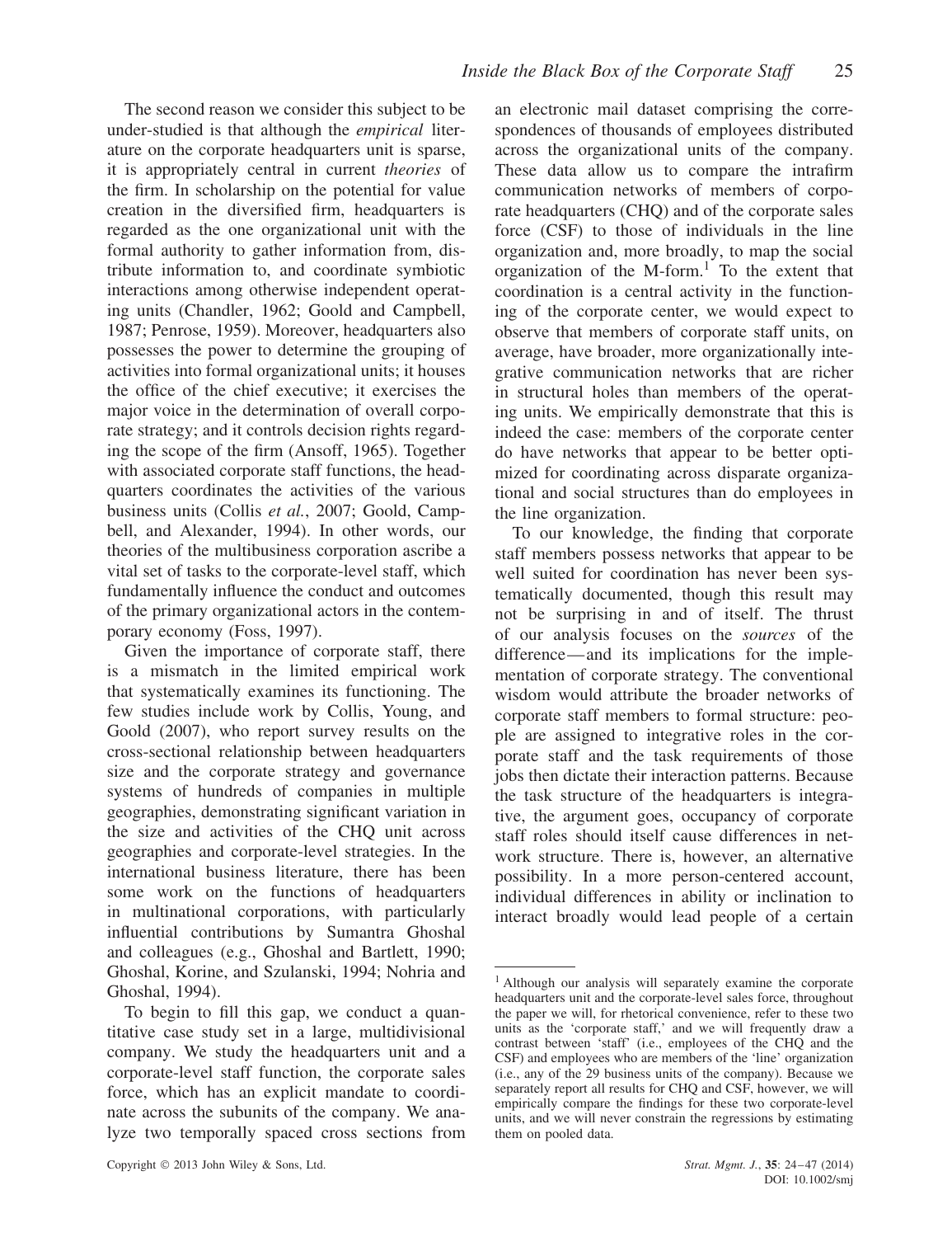type to be sorted or selected into staff roles. Therefore, it may be recruitment, selection, or matching processes—not an actor's position on the formal organization chart—that explain differences in the shapes of networks between members of the staff and the line.

Simply put, the question for the corporate strategist can be stated: are network structures suited for coordination achieved through staff positions *per se* or through selection of people with certain network configurations to positions in the corporate staff? This is a difficult empirical question to answer definitively, but we are able to gain some purchase on it because we can measure communication networks both before and after episodes of employee mobility in both directions across the staff–line divide (i.e., transitions from CHQ or CSF to a line role and from the line organization to a position in CHQ or CSF). When we couple data from communication networks with intervening mobility events, we can attempt to disentangle the person effects from the role effects. We do this by estimating regressions of the probability of staff-to–line and of line–to-staff transitions. These estimated probabilities of the conditional likelihood of mobility may account for endogeneity in estimating the effect of formal role on subsequent network structure.

The findings suggest operation of a selection process that results in the recruitment to the corporate staff of central individuals with broad networks that link others across business units. Thus, employees who have networks that are suited to disseminate information, influence others, and effect coordination are more likely to match to coordination-focused jobs at the corporate center. This is true for transitions from the line organization to both the corporate headquarters and the corporate sales force. Even after accounting for the selection process, however, we find evidence of an incremental effect of the corporate role on broadening individuals' networks. Therefore, we find that both person and role effects result in networks that are larger, less constrained, and more integrative across organizational units among people who switch into jobs in the corporate staff. We find no evidence, however, that exiting from jobs in the corporate staff is associated with a *narrowing* of social networks. Our results suggest that once people receive the 'corporate imprimatur,' they may carry it with them, even when they move back to the line organization. Interestingly, we also show that the specific contacts in employees' networks quickly turn over following mobility events, but the overall topology of the network—the levels of centrality, structural holes, and cross-boundary integration—remain largely unchanged.

This research offers several contributions to the literature. Most importantly, our results challenge the conventional wisdom that the primary means to implement a coordination-based corporate-level strategy is through the formal structure of the corporate center alone. To the extent that social networks are a useful means of promoting coordination, our results suggest that positions in the corporate center do matter but that selection of the right people to occupy those positions is also crucially important. For corporate strategists, this suggests the need both for structural mechanisms and for policies that recruit individuals with the right 'types' of networks for these types of roles. As such, we suggest that research on social networks is more important to the study of strategy implementation than has heretofore been recognized. More generally, when we open the black box of the corporate center to reveal its internal wiring, the structures of the communication networks we observe appear to be consistent with the corporate center's role in effecting coordination. This supports a long-standing but undocumented assumption of the theoretical literature that highlights the unique role of the corporate center in implementing the coordination necessary to create value in the diversified firm.

# **THEORY AND HYPOTHESES**

Three different activities link the behavior and structure of the corporate center with effective corporate control. First, in the multidivisional firm, the corporate staff oversees the formulation of corporate strategy, strategic planning, and resource allocation (Andrews, 1971; Bower, 1970). Second, in normative models of corporate-level advantage (e.g., Goold *et al.*, 1994), the corporate center performs a series of value-creating activities, ranging from instituting centralized functions and lateral structures that ensure cross-business unit exploitation of economies of scale and scope, to enacting mechanisms that promote the transfer of knowledge across businesses, to the development, implementation, and transfer of core competences, to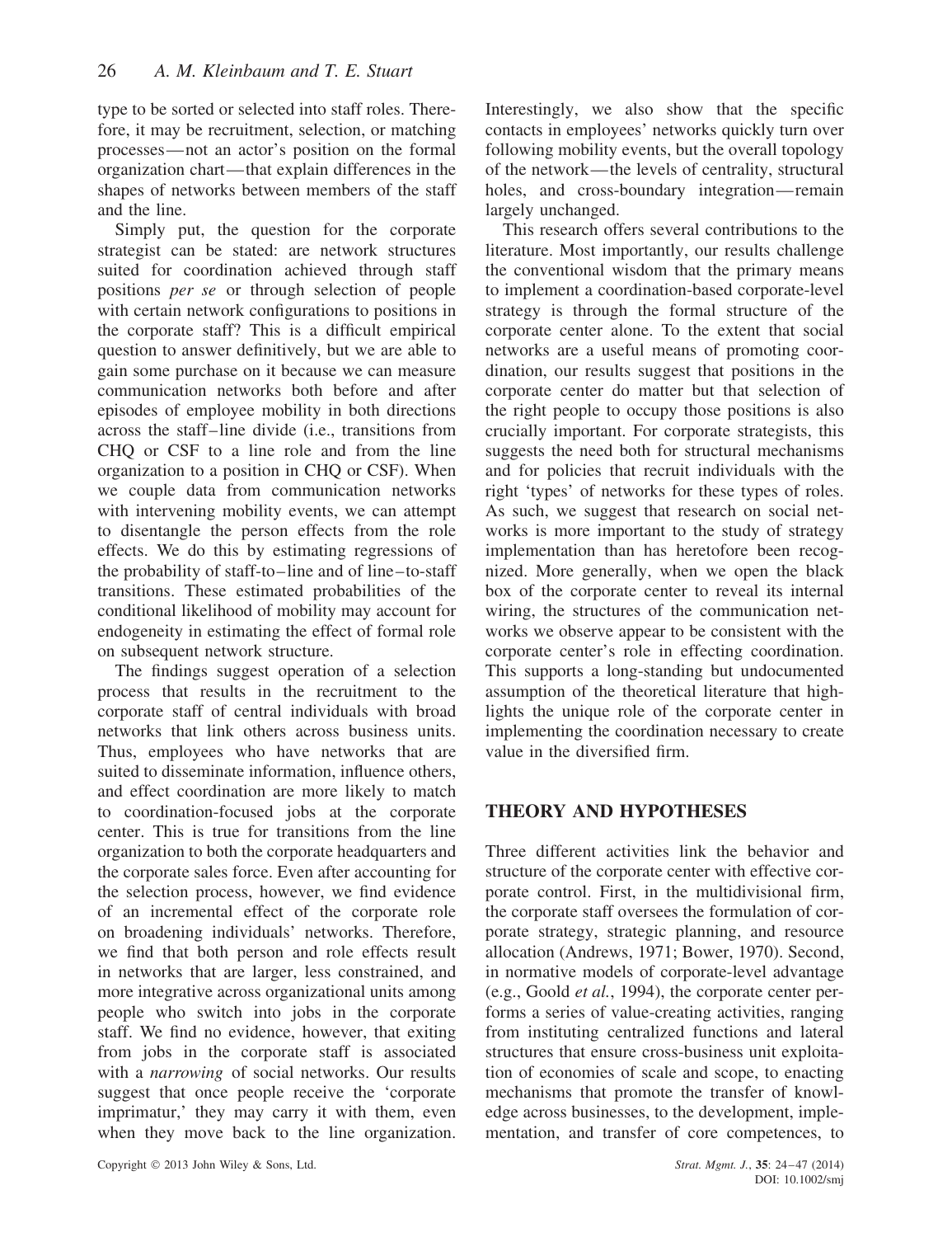the allocation of capital across the business portfolio. Third, in behaviorally oriented views, the corporate staff propagates shared values across the organization (Ouchi, 1980; Parsons, 1956). We believe that all these forms of coordination have similar implications for the social organization of the M-form: in performing these functions, members of the corporate staff necessarily engage in interactions across the many social and organizational boundaries within the company. Doing so effectively requires them to have larger, broader, farther-reaching networks of interactions than members of the line.

Why should this be? Their role in corporatelevel coordination requires members of the corporate staff to both gather and disseminate information throughout the organization. Doing so depends critically on the composition of the networks of members of the corporate center. Freeman describes network centrality as an indicator of the extent to which a person is 'in the thick of things' (Freeman, 1979: 219). Wasserman and Faust remark that central actors, as measured by degree scores, are '"where the action is" in the network,' and thereby 'come to be recognized by others as a major channel of relational information' (Wasserman and Faust, 1994: 179). To the extent that members of the corporate staff do coordinate across the corporation, we should expect to find them to be 'in the thick of things' and to know 'where the action is' to a greater degree than members of the line organization. Central people may possess the range of contacts that enables them to facilitate smooth interactions across intraorganizational boundaries (Ghoshal *et al.*, 1994). Likewise, people with high centrality in the internal network possess the ability to disseminate information and ideas to many colleagues and to mobilize coworkers to participate in coordinated undertakings. Therefore, we expect that members of the corporate staff, on average, will have higher centrality than members of the line organization.

As a relatively small unit tasked with coordinating across a large and diverse organization, the corporate center's success depends on efficient flows of information. The network structure that efficiently trades in information is thought to be one that is rich in structural holes (Burt, 1992). When a given individual interacts with other people, she is more likely to acquire new, nonredundant information when the two Alters are not themselves connected. The theory of structural

holes rests on the premise that the absence of connections between one's contacts provides efficient access to a broad range of information. For this reason, we expect that the average corporate staff member will have more structural holes in her network than will the average member of the line organization. Additionally, to the extent that coordination occurs hierarchically (Chandler, 1962; Williamson, 1975)—with members of the line organization engaging in sequentially coordinated activities with no direct interaction, but only by implementing directives from the corporate staff—we would further expect to see more structural holes in corporate staff networks than in the networks of members of the line organization.

While a diverse network is useful for gathering information, the act of coordination may require more than just being situated between pairs of disconnected actors. In contemporary organizations, many scholars believe that interaction patterns often are characterized by free-flowing, lateral, and collaborative exchanges of information (Kogut and Zander, 1992; Powell, 1990). In this perspective, rigid hierarchies do not necessarily play the sole or even the dominant role in orchestrating coordination; rather, coordination occurs more organically and necessitates brokering ties between actors. And, considering the coordination-based mandate of the corporate staff, it specifically requires promoting communications among interactants who hail from disparate units of the organization.

Neither centrality nor structural holes necessarily address the specific task of the corporate center to coordinate *between* business units. In fact, in any sufficiently large group with low within-group network density (such as a typical strategic business unit in a large company), it is possible for individuals to have high centrality and many structural holes but to possess exclusively within-SBU contacts. Therefore, to assess the degree to which an individual's network is well suited to promoting coordination between business units, we introduce a measure of *cross-boundary integration*. A crossboundary integrator is an individual who brings together people in her network from different parts of the organization. By bringing together her contacts, the cross-boundary integrator participates in closed triads, or groups of three people in which each individual is connected to both of the other two. Closed triads have the property of promoting accountability because if one person behaves poorly toward another, their mutual acquaintance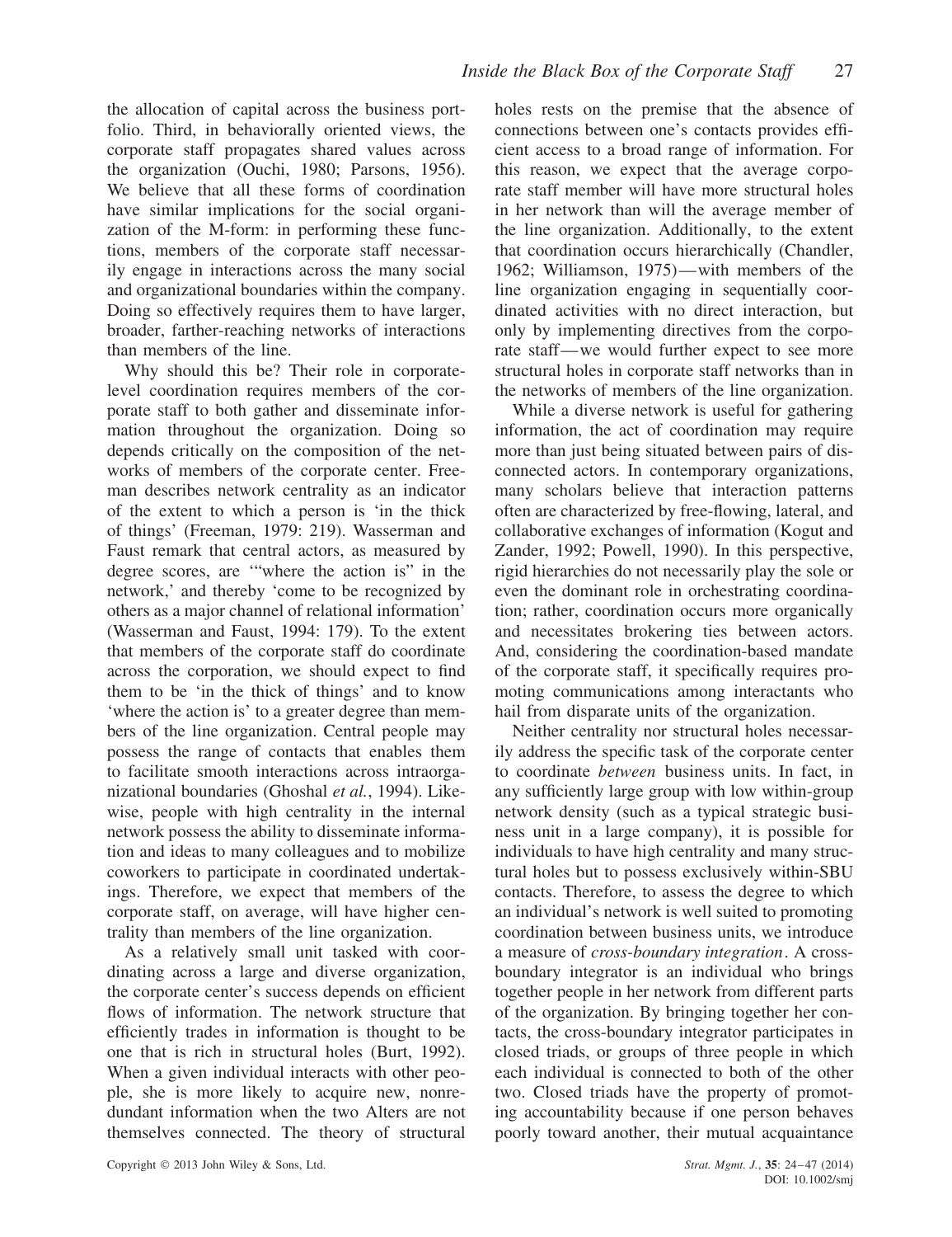is likely to learn about it, thus damaging the offender's reputation (Simmel, 1902). Closed triads therefore are well suited for building collaborative norms and coordination (Coleman, 1988).

This conception of a cross-boundary integrator accords with prior research showing that individuals vary in their propensity to build integrative networks and that doing so is associated with involvement in coordination-intensive activities, such as innovation (Obstfeld, 2005). Because the unique role of the corporate center is to promote coordination between business units, we define *crossboundary integration* explicitly as communication activity that links two others from two different business units. We expect that, consistent with their role in promoting coordination across the enterprise, members of the corporate center will have more integrative networks, on average, than members of the line organization.

At first blush, it may seem that cross-boundary integration is incompatible with structural holes or that a high value on one implies a low value on the other. This is because a structural hole occurs when there is noncommunication among the members of Ego's network, whereas crossboundary integration arises when Ego's direct contacts interact with each other. Though network configurations in which an actor's contacts are disconnected result in efficient access to a broad range of disparate information by virtue of being linked to people who engage in different social circles, even brokers participate in some closed triads. For us, the pivotal question is which of the triads in a broker's network are closed? For an individual with low network constraint, when many of the remaining, closed triads in Ego's network comprise Alters who hail from different business units, Ego will have a network that is simultaneously high in structural holes within the business unit and integrative across business units. Because cross-boundary integration depends on specific group assignments of the Alters but the structural holes measure does not, the constructs are not incompatible. We argue that members of the corporate staff are likely to have both more integrative networks and more structural holes.

To summarize, we join theoretical arguments about the role of the corporate center in the multidivisional firm with the literature on social networks to offer the following baseline predictions about main effect differences between the networks of members of the corporate staff versus those of members of the line organization:

**Baseline Hypothesis**: Relative to otherwise comparable members of the line organization, employees in corporate staff units will have communication networks that exhibit (1) greater centrality, (2) more structural holes, and (3) more cross-boundary integration.

To be very clear about a core assumption of our argument, we assume that the occurrence of coordinated activities in the organization will leave a footprint in the social networks of the individuals who play pivotal roles in this process. We are not able to observe coordination directly, but if the assumption that its residue is apparent in the network structures of those who enact it is correct, we can infer the existence of coordination from network structures.

If we find support for the Baseline Hypothesis, the observed differences in network structure might arise for three very different reasons. The first is a structural or position-based explanation: as classical theorists would argue, the formal job responsibilities of members of the corporate staff lead them to communicate broadly across the many borders of the formal organization as they endeavor to coordinate and supervise activities that take place in disparate organizational locations. Although we know of no research that directly addresses the question of whether or precisely why members of the corporate staff should have broader networks than members of the operating units, most research on strategy implementation implicitly assumes such a position-based explanation. In their review of different perspectives on strategy implementation, for example, Bourgeois and Brodwin articulate the conventional view most clearly: 'Perhaps the most obvious tool for strategy implementation is for management to alter the structure of the organization. *...* This has been the traditional approach espoused by most business policy textbooks,' (Bourgeois and Brodwin, 1984: 246). As a case in point, Galbraith and Nathanson entitle their textbook 'Strategy Implementation: Structure and Process,' and devote fewer than three pages to people or their careers (Galbraith and Nathanson, 1978: 86–88).

With specific regard to network formation, there are solid theoretical and empirical grounds upon which this conventional wisdom rests. A large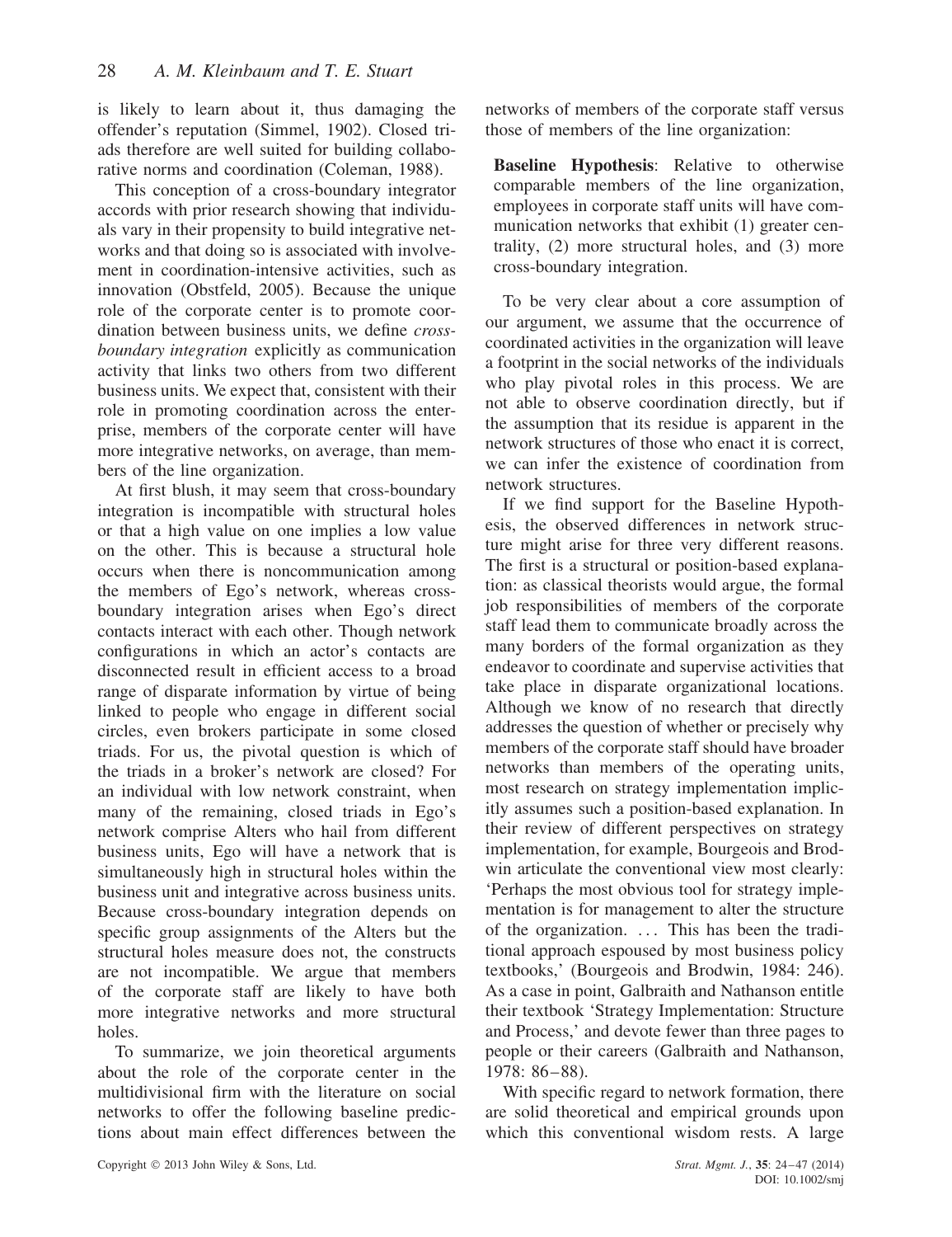literature has shown that network formation is very much contingent on opportunities for convenient contact. Zipf (1949) argued that network connections are formed through the 'principle of least effort.' Feld (1981) elaborated that whenever two people coparticipate in any kind of a 'social focus,' they are more likely to interact. More recent work confirms that proximity, whether social, organizational, or physical, greatly increases the likelihood of tie formation (Marmaros and Sacerdote, 2006). And within organizations, there is evidence that patterns of interaction very much are functions of the same proximity principles: individuals are far more likely to interact when they are located in the same physical place, when they share common interests, and when they are in the same organizational units (Kleinbaum, Stuart and Tushman, 2013).

If this perspective is correct, the shape of an individual's social structure is causally influenced by the position the individual occupies in the organization. We label this the position-based explanation for structural differences in network composition, and it implies that there is a causal effect of mobility into corporate staff jobs on the subsequent structure of individuals' networks:

*Hypothesis 1: The greater centrality, more structural holes, and more integrative networks possessed by members of the corporate staff are causally related to individuals' formal roles in the organization (position-based explanation)*.

There is at least some evidence in the literature to suggest that position-based explanations may be insufficient to generate the kinds of networks needed for the corporate staff to implement coordinated initiatives. In research on boundary spanning (Allen, 1977; Tushman and Katz, 1980), for example, Nochur and Allen (1992) asked whether boundary-spanning roles can be successfully established through formal organizational structure. They found that when people were appointed to formal roles that required them to serve as liaisons between a corporate research lab and operating units, individuals engaged in more contact with the lab but failed to build additional connections to the operating units, relative to similarly qualified professionals who did not serve in formal boundaryspanning roles. In contrast, 'emergent' boundary spanners engaged in more contact both internally and externally. Thus, contrary to the conventional

wisdom and to Hypothesis 1, the limited empirical evidence suggests that a position-based explanation alone may not fully account for the broader networks of members of the corporate staff.

This work suggests that individuals with preexisting networks that are suited to the task requirements of staff positions may match to jobs in the corporate center. Indeed, there is a long tradition of research showing significant selection effects in employment patterns based on ascribed and behavioral characteristics. Within the strategy domain, Gupta and Govindarajan (1984) argue that a business unit will implement its strategy more successfully when its general manager's prior experience and other personal characteristics (specifically, risk profile and tolerance for ambiguity) match the business unit's strategy (see also Lorsch and Morse, 1974). Incorporating these findings into a more comprehensive model, Govindarajan (1986) places selection of managers alongside formal organizational structure as distinct but essential administrative mechanisms for the effective implementation of different strategies in the SBUs of the diversified corporations.

Consistent with this work, it is possible that at the impetus of the individual, the firm, or both, people with broad, sparse, integrative networks that span intraorganizational boundaries will gravitate toward corporate staff positions. This would suggest that rather than, or in addition to, a causal effect of being in a corporate role on social network structure, there is an underlying sorting process that results in the assignment of individuals with broad social networks to staff positions. This would be particularly likely to occur if employees covet positions in the corporate staff as a means for career advancement. If this is the case and if individuals with broad networks are better able to compete for positions in the corporate staff, for this reason as well we would expect to find that individuals with structurally diverse networks are highly likely to move into jobs in the corporate staff. However, conditional on the matching process between individuals and jobs, there may be no additional, causal effect of organizational location (i.e., a staff job) on the structure of an individual's network:

*Hypothesis 2: The greater centrality, more structural holes, and more integrative networks possessed by members of the corporate staff, relative to members of the line organization, are causally*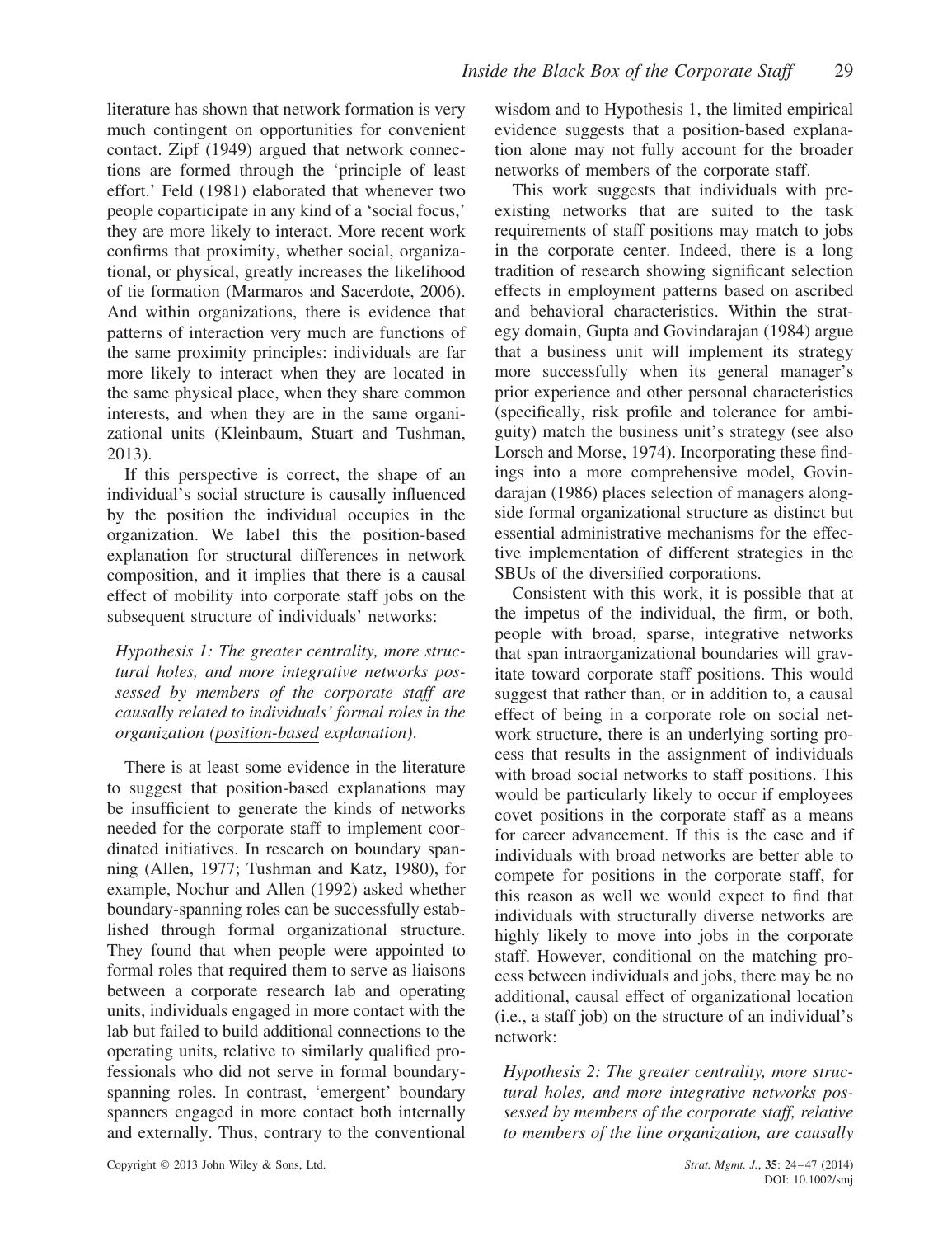*related to a selection process that sorts such people into the corporate staff (person-based sorting explanation)*.

Another, related possibility is that the selection process operates through a similar mechanism but in precisely the reverse direction: it may be that individuals in the corporate staff who fail to build broad networks choose to—or are encouraged to—depart staff roles to join the line organization, where the task environment is better suited to their smaller, more focused networks. If this were the case, we would expect to observe an effect of network structure on predicting the staff–line transition rate. Specifically, individuals with small, dense networks that forge few linkages between Alters from different business units should be more likely to move from jobs in the staff to assume positions in the line organization:

*Hypothesis 3: The (1) lower centrality; (2) fewer structural holes; and (3) less integrative networks possessed by members of the line organization, relative to members of the corporate staff, are causally related to a selection process that sorts such people out of the corporate staff (personbased screening explanation)*.

In summary, if we find support for the Baseline Hypothesis, there are three alternative mechanisms that may account for the finding. In the first, there is a true effect of mobility into the corporate staff on the subsequent structure of individuals' networks. If we find evidence for Hypothesis 1, it would underscore the widely perceived importance of formal position in the corporate staff on employees' ability to affect coordination and implement corporate strategy. If, however, we find support for Hypothesis 2 and/or 3, differences in network structure between members of the corporate staff and members of the line organization result in part from a sorting process that matches individuals with certain network characteristics to jobs. Thus, evidence supporting Hypothesis 2 or 3 would raise the possibility that selection of the right 'type' of people into corporate roles should accompany, or perhaps even supersede, the current emphasis on formal structure as the means through which corporate-level strategies are implemented across the boundaries within the diversified firm. This would suggest that the critical tasks of organization designers for the implementation of corporate strategy are not merely to create formal structures but also to understand differences in network structure at the individual level and to populate those formal structures accordingly.

# **DATA, MEASURES, AND METHODS**

#### **Data**

We situate our analysis in the context of a company that, to preserve its anonymity, we will label 'BigCo.' BigCo is a large information technology company with 29 product divisions, organized into four primary product groups: hardware, software, technology services and business services. In recent years, the company has pursued a corporate strategy of integration among its many product and service offerings; correspondingly, promoting communication and coordination across formal organizational boundaries has been a priority for the company. Because of this focus on cross-corporate coordination, BigCo is a useful research site for studying the role of networks in effecting coordinated action (Eisenhardt, 1989).

The headquarters staff of BigCo includes C-suite executives and their staffs (CEO, CFO, CIO), corporate communications, human resources, the office of the general council and intellectual property protection, corporate marketing, and corporate strategy. The corporate sales force (CSF) is a stand-alone unit, separate from the corporate headquarters (CHQ), whose mandate is to coordinate across business units so that the company can deliver an integrated suite of products to provide solutions to customers' information systems needs. The organizational purpose of corporatelevel sales is to provide single points of contact at BigCo for each of the company's major customers, who purchase multiple, often interdependent, products and services. Members of the CSF are asked to work with the product units responsible for creating those products and services to ensure their interoperability. Although the activities of the CHQ and CSF staff are quite different, both organizational units stand outside the SBU structure and both possess explicit mandates to coordinate across the autonomous operating companies. Therefore, our analysis will (separately) compare the networks of members of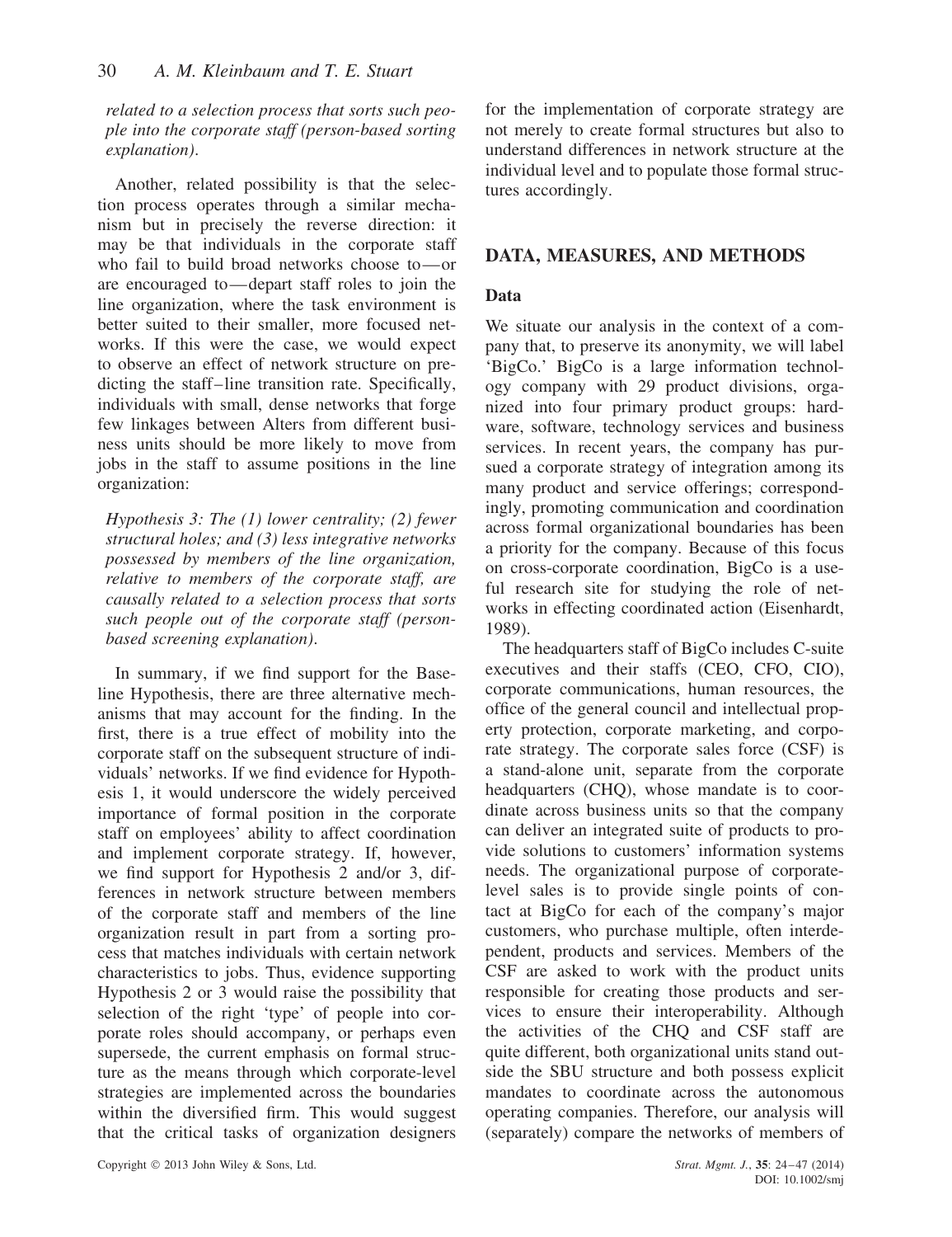the line organization against those of members of the corporate headquarters and the corporate sales force.

The data we analyze include the complete internal e-mail record, as drawn from BigCo's servers, including 3.3 million dyadic communications among 23,689 employees during two observation periods: the fourth quarter of 2006 and the first quarter of 2008. All internal e-mail information that was on the server at the times of data collection was included in our dataset. To protect the privacy of individual employees, messages were stripped of all content, leaving only information about the sender, recipient(s) and time/date sent. The names of senders and recipients were replaced with encrypted identifiers. (Full details on how this sample was extracted from a larger dataset of 30,328 people and 268 million e-mails are provided in Appendix S1).

After cleaning and parsing these data, we collapse them into two cross-sectional panels separated by an interval of approximately one year. We treat these as separate cross sections and compute all network covariates based on a single sociogram that we construct for each of the two periods. For each window, we create a symmetric matrix with counts of, at the dyad level, the total number of  $i \leftrightarrow j$  messages, where *i* and *j* index all individuals in the sample (Quintane and Kleinbaum, 2011; Wuchty and Uzzi, 2011). In the presentation of the results, we refer to these two cross sections as the Time 1 and Time 2 periods, respectively. In addition to the e-mail data, BigCo provided matching demographic and HR information. The HR data include each employee's business unit, major job function, job sub-function, tenure with the firm, salary band, U.S. state, and office location code. These are updated each month of the observation period and allow us to identify individuals who change jobs within the formal organizational structure.

#### **VARIABLES**

We focus on three general properties of individuals' communication networks during each of the two tranches of e-mail data: centrality within the intrafirm communication network, structural holes, and a novel measure we introduce called the 'matchmaker index.' To measure an employee *i*'s centrality, we calculate degree centrality, the

number of distinct Alters with whom the actor corresponds. Formally:

$$
Centrality_{it} = \sum_{j=1}^{N} X_{ijt}
$$
 (1)

where  $i \neq j$  and  $X_{ijt} = 1$  when actors *i* and *j* exchange one or more e-mail correspondence during period *t*. In our models, we use the square root of degree, a transformation that improves model fit.<sup>2</sup>

Structural constraint is an inverse measure of the presence of structural holes in an actor's network (Burt, 1992) and has been used widely throughout the strategy, management, and social network literatures. Actors with low structural constraint have networks in which their contacts are not themselves connected—that is, they possess networks with many structural holes. By contrast, highly constrained actors possess networks with dense, cliquelike connections among their direct contacts. Formally:

$$
Constraint_{it} = \sum_{j=1}^{N} \left( P_{ijt} + \sum_{k=1}^{N} P_{ikt} P_{kjt} \right)^2 \quad (2)
$$

where  $i \neq j$  and  $P_{ijt}$  represents the share of actor *i*'s communication ties that are exchanged with *j* during period *t* (i.e.,  $P_{ijt} = \frac{X_{ijt}}{\sum_{j=1}^{N} X_{ijt}}$ ). The inner summation incorporates the indirect constraint imposed on actor *i* through connections among *i*'s contacts; more such connections, and therefore more constraint, is tantamount to fewer structural holes in *i*'s network. In our models, we use the natural logarithm of constraint, a common transformation that improves model fit. We use the StatNet package (Handcock *et al.*, 2008) in the R statistical computing environment (R Development Core Team, 2010) to calculate these network measures for each individual in the sample.

Finally, we introduce the 'matchmaker index' as a measure of *cross-boundary integration* (see Figure 1). Matchmakers facilitate relationships

<sup>2</sup> Although degree centrality is the simplest and most widely used centrality measure, our results do not depend on this choice; we find substantively similar results using eigenvector centrality (Bonacich, 1987), which is a weighted measure in which a focal actor's centrality depends not only on the number of people in her network, but also on their centrality scores.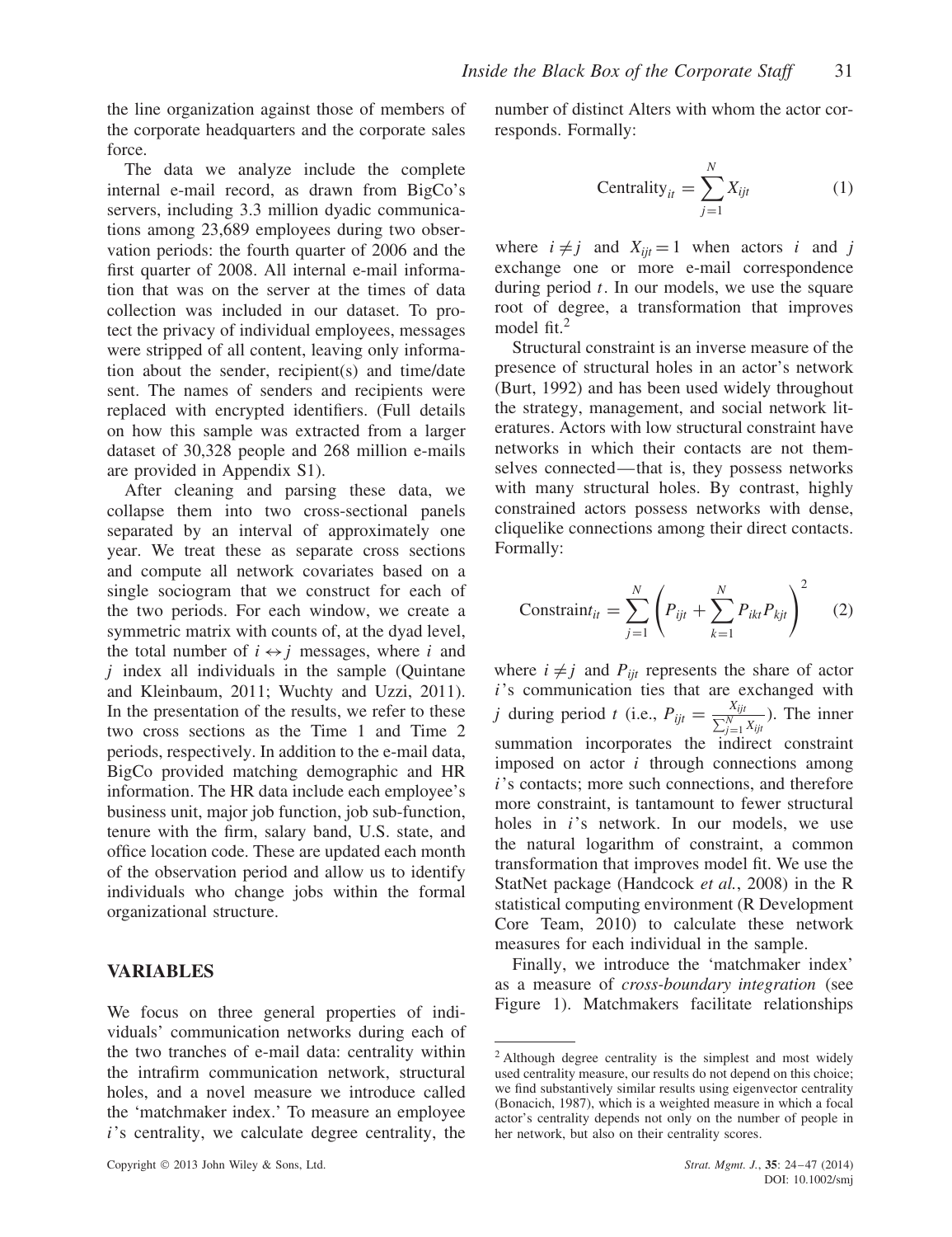between disconnected actors who often are unaware of one another. In the spirit of the matchmaker, we construct an index of the extent to which each individual in the dataset facilitates interaction between Alters with two different organizational affiliations (business units, in our case). We operationalize the matchmaker index as the proportion of all *closed triads* in which a focal actor participates with two other people from two different business units.<sup>3</sup> A triad is any set of three actors; a triad is closed when the focal individual, Ego, communicates with both of the other triad members, Alters, who, in turn, also communicate with one another. Ego has a high matchmaker index when many of the closed triads in which she participates consist of two Alters who are in different business units from one another. Actors with high matchmaker indices likely engage in coordination across business unit boundaries. In contrast, actors who participate in closed triads, primarily with members of the same business unit, would have low matchmaker indices and are likely to be more engaged in activities within, rather than across, boundaries. Formally, we define the matchmaker index as:

$$
MI_{it} = \sum_{j=1}^{N} \left( \frac{\left( \sum_{k=1}^{N} \left( X_{ijt} \times X_{ikt} \times X_{jkt} \times xBU_{jkt} \right) \right)}{\left( \sum_{k=1}^{N} \left( X_{ijt} \times X_{ikt} \times X_{jkt} \right) \right)} \right)
$$
(3)

where  $i \neq j \neq k$  and *xBU<sub>jkt</sub>*, which differentiates the numerator of Equation 3 from its denominator, is equal to one when *j* and *k* are members of different business units in BigCo at time *t*.

Equation 3 bears some similarity to the 'honest broker index' (Borgatti, Everett, and Freeman, 2006) used in previous empirical work (e.g., Sasovova *et al.*, 2010), in that both measures count the number of triads of a particular type in an egocentric network. It also resembles Gould and Fernandez's (1989) structures of mediation, in which Ego brokers interactions between two disconnected Alters who possess specific



Figure 1. Illustrative diagram of open triads, closed triads and 'matchmaker' triads. A triad is a set of three individuals, *i*, *j* and *k*, represented as circles. Interactions between them are represented as lines. (a) A triad is open from the standpoint of *i* if *j* and *k* do not interact with one another, even if they both interact with *i*. (b) A triad is closed from the standpoint of *i* if *j* and *k* interact with one another and they both interact with *i*. (c) A 'matchmaker' triad is a closed triad in which *j* and *k* belong to different business units from one another. In (c), nodes are shaded according to their business unit affiliations

group affiliations. The key substantive difference between both of these measures and our matchmaker index is that these are measures of brokerage and rely on the focal actor (the broker) mediating between Alters, who remain disconnected. The matchmaker index, by contrast, is about the focal actor bringing Alters together. For this reason, the spirit of our measure is closer to Obstfeld's (2005) work on an alternative model of brokerage that brings Alters together, rather than keeping them apart.<sup>4</sup>

BigCo also provided us with rudimentary career histories for the individuals in the dataset. We use these data to construct two variables indicating the number of times the person has moved job functions or office locations during the prior seven years of her BigCo career. We also include an individual's gender, tenure with the company, and a dummy variable indicating whether the person is an executive, defined as having salary grade above 10 on the firm's  $14$ -point scale.<sup>5</sup> The omitted

<sup>&</sup>lt;sup>3</sup> We calculate the matchmaker index using a proportion in order to avoid excessive correlation between the index and measures of network size. However, substantively identical results obtain if models are estimated using a simple count of the number of closed triads the focal actor shares with two people from two different business units (i.e., the numerator of Equation 3).

<sup>&</sup>lt;sup>4</sup> It merits noting that our operationalization of the matchmaker index is independent of the unit affiliation of the matchmaker. We construct the variable this way to create comparability between the coordinative interactions of members of the line and the staff. To the extent that members of the line organization engage in coordination across units, it is likely to be between their own business unit and another unit. In contrast, the corporate staff might be effecting coordination between an individual operating unit and the corporate center or between two operating units. Our measure captures both types of cross-unit interactions.

<sup>5</sup> Unfortunately, we have no access to individual psychological variables, so we cannot rule out the possibility of unobserved heterogeneity in, for example, self-monitoring or empathy (Kleinbaum, Jordan, and Audia, 2012). However, the relatively high  $\mathbb{R}^2$  values in our first-stage models (0.40) suggest that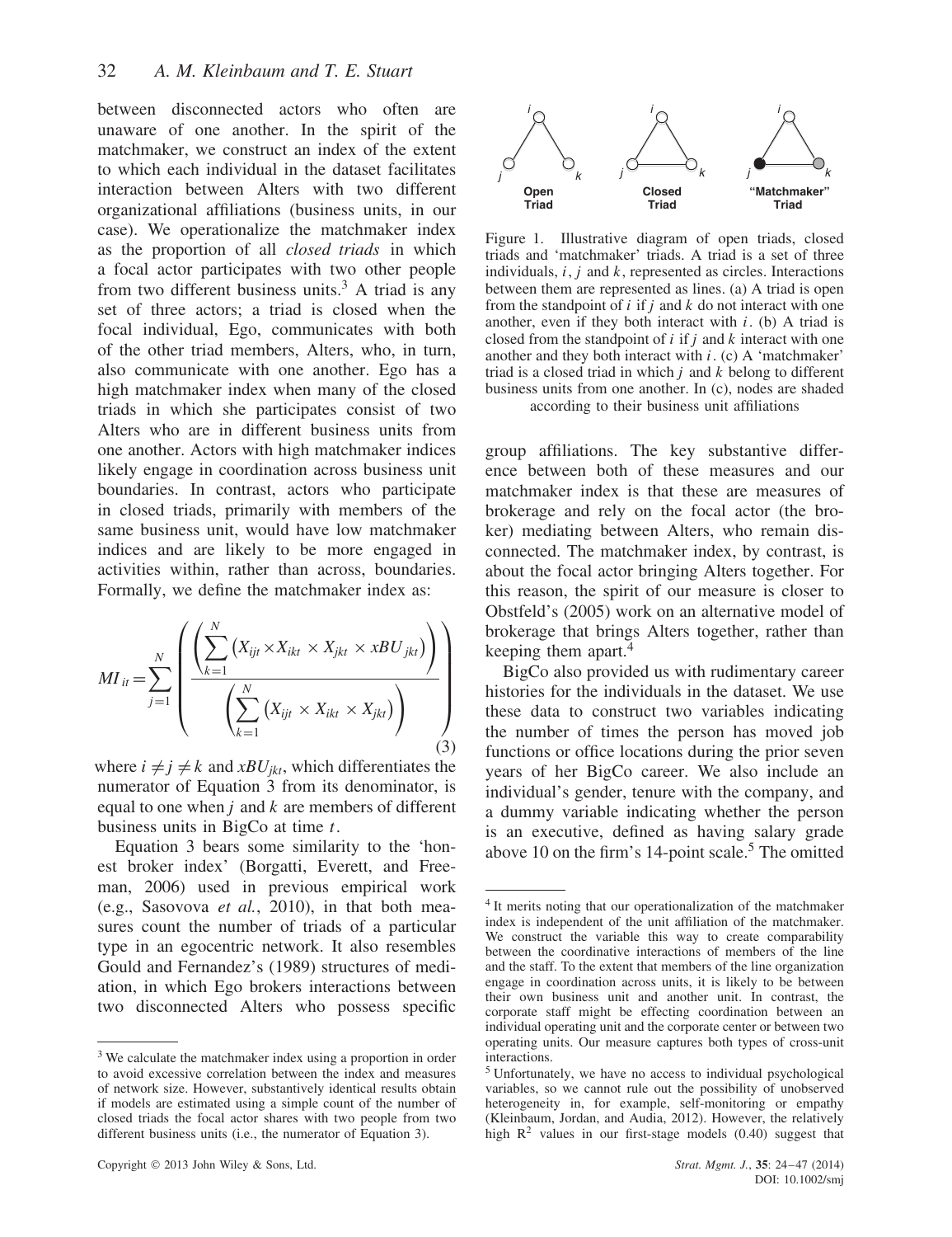category is middle manager, defined as having a salary grade from 7 to 10; recall that rank-and-file employees are excluded from our sample. Finally, we know the organizational and social networks only for the individuals in our sample. Although our data include all messages sent or received by these individuals, we do not know anything about the identities or organizational locations of senders and recipients outside of the sample. Therefore, we control for the percent of each individual's total e-mail communication volume that involves employees outside of the sample.

# **ESTIMATION APPROACH**

We will begin the analysis with descriptive statistics of employees' networks broken out by staff versus line roles. We then estimate three sets of regressions. The first set explores cross-sectional differences in the three network characteristics between members of the corporate staff and the line organization and tests the Baseline Hypothesis. The distributions of two of the (transformed) dependent variables, degree centrality and structural constraint, are approximately normal, making ordinary least squares with robust standard errors an appropriate estimation choice. Because the matchmaker index is calculated as a proportion and is bounded between 0 and 1, we use fractional logit estimation (Papke and Wooldridge, 1996), also with robust standard errors. The covariate of interest is either CHQ, a dummy variable set to 1 for individuals with positions in the corporate headquarters, or CSF, a dummy variable set to 1 for individuals with positions in the corporate sales force. In interpreting the CHQ and CSF dummy variables, all comparisons are to otherwise similar members of the line organization.

Next, we estimate a set of two-stage regressions that exploits the episodes of mobility across the staff and line divide to illuminate the mechanisms that generate the cross-sectional results and to test Hypotheses 1, 2 and 3. The first stage examines the effect of initial network position on the probability of mobility (Hypotheses 2 and 3), while the second stage examines the effect of endogenous mobility on subsequent network positions (Hypothesis 1).

Across both stages, we split the sample based on the location of individuals' origin jobs; for example, in models that include the variable *Line-To-CHQ*, we include all individuals who begin in the line and are therefore at risk of moving to CHO.

In the first stage, we estimate four sets of probit models; in each, the dependent variable is a binary indicator of mobility across the line–staff divide. The four stage-one dependent variables are CHQ-to-Line, a dummy set to one if employee *i* transitioned to the line organization before Time 2, conditional on an origin job in CHQ; Lineto-CHQ, a dummy set to one if employee *i* transitioned to CHQ before Time 2, conditional on an origin job in the line. Finally, CSF-to-Line and Line-to-CSF are constructed analogously to indicate mobility between the line organization and the corporate sales force.

The second-stage models examine the effect of (both directions of) CHQ  $\leftrightarrow$  line and CSF  $\leftrightarrow$  line mobility on characteristics of individuals' communication networks at Time 2. In these regressions, the three measures of communication network structure (degree centrality, structural constraint and the matchmaker index) serve as the dependent variables and the covariates of interest are the dummy variables indicating whether the focal actor made one of the four possible line  $\leftrightarrow$  staff transitions in the one-year interval between the two tranches of e-mail data.

One can think of estimation of the effect of job mobility on communication network structure as a standard form of a treatment effect. Estimating the true effect of mobility across the line–staff boundary on network structure is challenging because of the general problem of nonrandom assignment of individuals to the treatment condition (i.e., mobility), which biases the estimate of the effect of mobility. The identification problem occurs because it is possible to observe the outcomes of interest for each individual either in the treatment (i.e., mobility) or the control (i.e., no mobility) condition, but not in both. Because we do not possess an instrumental variable that is exogenously associated with mobility, the best remaining option to address the nonrandom assignment problem is to employ a propensity score estimator (Rosenbaum and Rubin, 1984).

The propensity score for an individual *i* is the conditional probability that *i* is treated, given her

the existing models with available data fit reasonably well, mitigating this concern somewhat.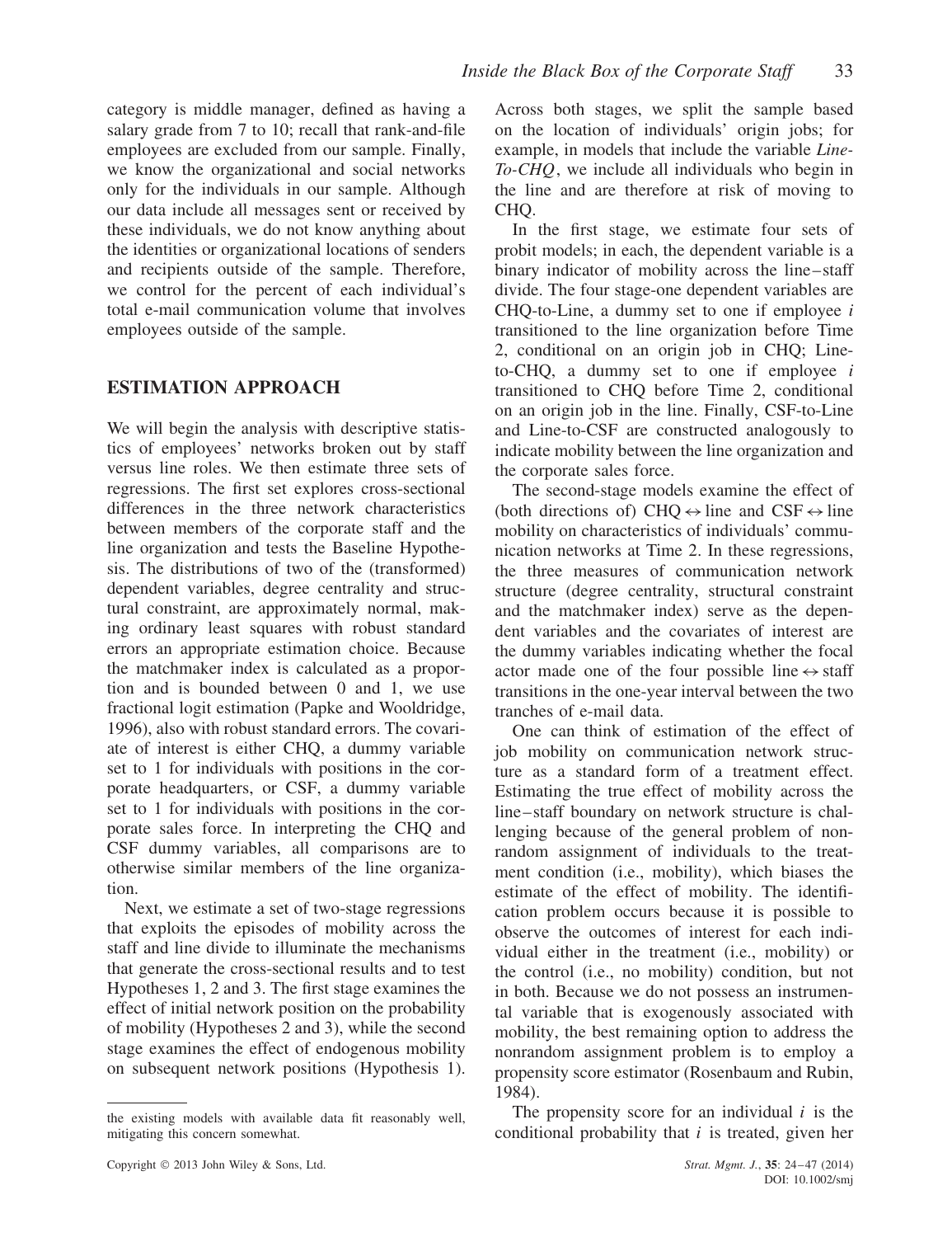vector of observable covariates. The propensity score may eliminate bias by comparing individuals in the treatment (i.e., mobility) and control (i.e., no mobility) conditions who have similar values of the observable, pretreatment covariates; that is, we compare people with similar *ex ante* propensities for mobility. The reliability of the propensity score, however, hinges on the (strong) assumption that outcomes are independent of assignment to treatment, conditional on observed covariates. If this is the case, matching estimators will yield unbiased estimates of the effect of mobility on network structure. The treatment effect for the treated population is defined (Dehejia and Wahba, 2002):

$$
\tau|_{T=1} = E(\tau_i|T_i = 1) = E(Y_{i1}|T_i = 1) - E(Y_{i0}|T_i = 0)
$$
 (4)

where  $T_i = 1$  if individual *i* is in the treatment group and 0 if in the control group. The difference:

$$
\tau^e = E(Y_{i1}|T_i = 1) - E(Y_{i0}|T_i = 0)
$$
 (5)

is easily estimated but may be biased if the untreated outcome, Y*io* (in our case, properties of employee *i*'s network) would differ for members of the treatment (movers) and control (stayers) groups. However, Rubin (1977) shows that if, given an observed covariate vector  $X_i$ , it is the case that  $Y_{i0}$  is independent of treatment status conditional on the observables  $X_i$ , the treatment effect for the treated  $\tau|_{T=1}$  is identified and can be estimated with propensity scores. The intuition behind this approach is that if assignment to treatment is captured by the observed covariates, then the propensity score can be used to create a weighted (or matched) sample in which assignment to treatment is effectively random conditional on observables, thus approximating a controlled experiment.

Because the covariate vectors differ in each firststage regression (that is, each uses a different network covariate as well as the same vector of control variables), we calculate separate propensity scores corresponding to each regression and we trim from the sample the top 10 percent and bottom 10 percent of propensity scores.<sup>6</sup> In our secondstage models, we could weight each observation

Copyright 2013 John Wiley & Sons, Ltd. *Strat. Mgmt. J.*, **35**: 24–47 (2014)

by the inverse of its propensity score to create a pseudo-population that would give consistent, unbiased estimates of the treatment effect of mobility (Robins, 1999). However, if covariates are strongly associated with mobility, variability in propensity scores can result in extreme outlying values of the weighting factor; as a result, these outliers could contribute heavily to the pseudopopulation, giving the resulting estimator a large variance. The use of a stabilized weight alleviates this potential problem. The stabilized weight is calculated as the propensity score estimated on the full model divided by the propensity score estimated when excluding the covariate of interest (Azoulay, Ding, and Stuart, 2009). This modification does not affect the consistency of the estimator but does increase its efficiency (Hernán, Brumback, and Robins, 2000).

#### **RESULTS**

The majority of the sample is in the line organization in the Time 1 data and remains there throughout the observation window. In the data, there are 16,563 'stayers' in the line organization; 1,003 'stayers' in CHQ; and 4,841 'stayers' in Corporate Sales. A total of 110 employees begin in the line organization but move into CHQ at some point during the observation period and 35 travel in the reverse direction. We refer to these groups, respectively, as line-to-CHQ and CHQ-to-line switchers. A total of 546 people move from the line into the Corporate Sales force and 591 people move in the reverse direction. We refer to these as line-to-CSF and CSF-to-line switchers, respectively.

Table 1 reports a set of descriptive statistics to paint a portrait of e-mail communications within BigCo. The table shows that members of the corporate staff possess larger networks (125 contacts for CHQ, 139 for CSF) than members of the line organization (105). All three groups exchange a majority of messages with other members of their group (59.9% for CHQ, 75.3% for CSF, 88.4% for the line), but when we consider the distribution of contacts (as opposed to emails) within versus beyond one's own group, the numbers shrink for all three groups  $(31.6; 60.7)$ and 80.6%, respectively). Most strikingly, CHQ members have fewer than a third (31.6%) of their communication partners within CHQ and nearly half (46.8%) in the line organization. Members

<sup>6</sup> Trimming removes treated observations with propensity scores that are higher or lower than those in the control group (that is, observations for which there are less good matches in the control group). Results are robust to a variety of different trimming rules.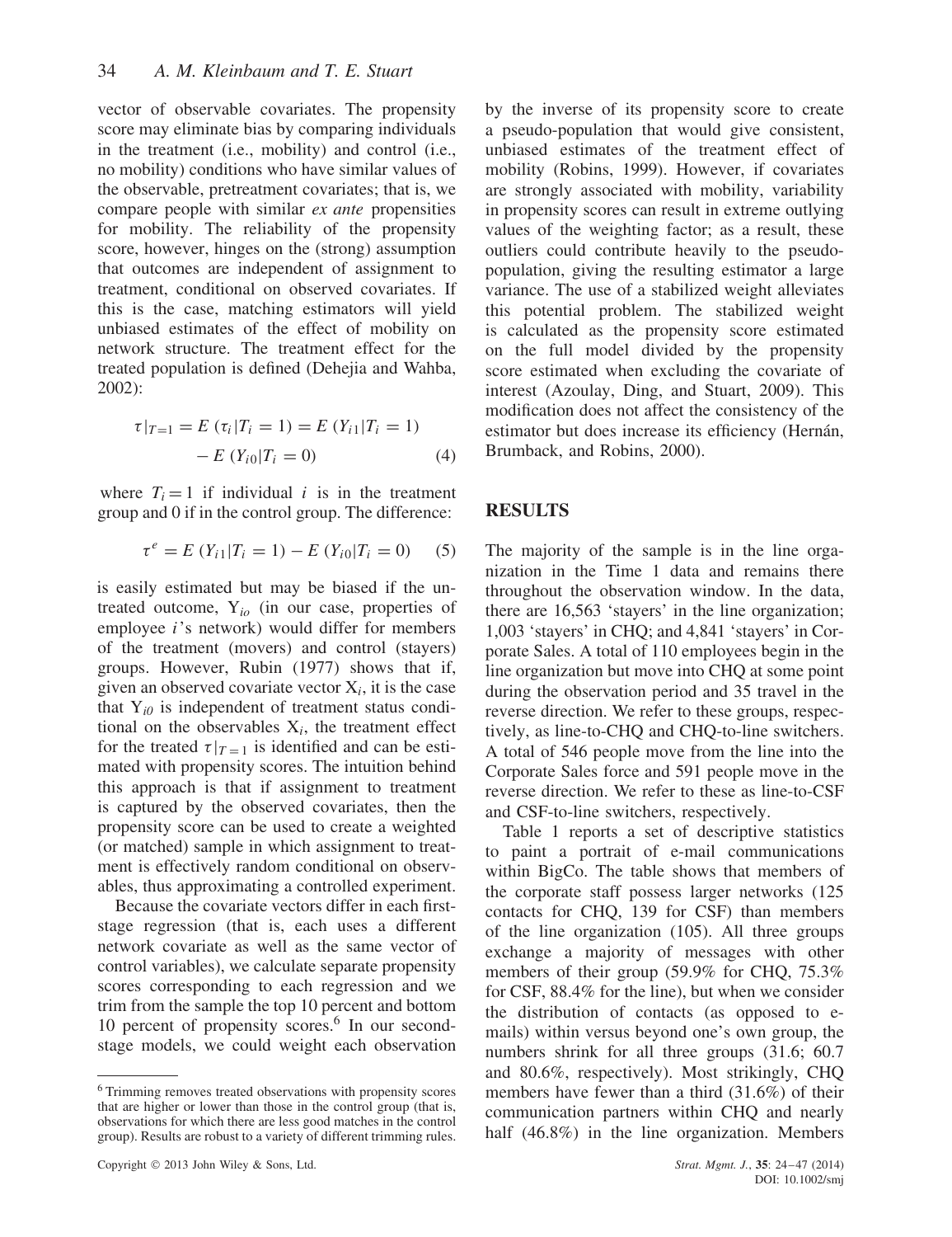|                              | <b>CHO</b> | <b>CSF</b> | Line   |
|------------------------------|------------|------------|--------|
| # Employees                  | 1,069      | 5.456      | 17.442 |
| # Contacts                   | 125        | 139        | 105    |
| $%$ in CHO                   | 31.6       | 3.8        | 3.6    |
| $%$ in CSF                   | 21.5       | 60.7       | 15.8   |
| $\%$ in line                 | 46.8       | 35.5       | 80.6   |
| $#$ E-mails                  | 1,482      | 1,577      | 1,260  |
| $%$ in CHO                   | 59.9       | 2.3        | 2.0    |
| $%$ in CSF                   | 13.5       | 75.3       | 9.6    |
| $\%$ in line                 | 26.6       | 22.4       | 88.4   |
| % multirecipient             | 17.8       | 21.5       | 19.5   |
| % recipients in multiple BUs | 7.6        | 7.1        | 5.9    |

Table 1. Descriptive analysis of e-mail communications within BigCo at Time 1

of the corporate staff also send a significantly (p *<* 0.01) larger proportion of their e-mail to recipients in at least two different business units (7.6% for CHQ, 7.1% for CSF; not significantly different from one another) than do members of the line (5.9%). Summary statistics and correlations among Time 1 variables appear in Appendix S2.

Our description of the data proceeds with a set of cross tabulations. Table 2 describes the network positions of all individuals in the data, broken out by (1) whether the person remains in either a line or staff role between the two data collection windows, versus switches from the staff to the line or vice versa and (2) characteristics of their network positions in the two time periods. Comparing the upper left to the upper right quadrant shows, respectively, the Time 1 network positions of job 'stayers' and 'switchers.' The two lower quadrants of the table present exactly the same information but for the network in Time 2. (In this and all subsequent tables, variable names ending with '1' are calculated using Time 1 data, corresponding to the fourth quarter of 2006, and  $\degree$  2' represents

Time 2 data, corresponding to the first quarter of 2008).

The primary conclusion from Table 2 is that job switchers in either direction across the line–staff boundary are more central in the corporate network and have less constrained, more integrative networks, compared to employees who remain within the line or the staff throughout both time periods. At Time 1 individuals who do not subsequently switch between staff and line roles between the two observation windows have lower degree centrality, fewer structural holes, and a lower matchmaker index than do switchers. The bottom two quadrants in the table reveal exactly the same patterns, but for the network in the Time 2 observation window. Of course, this table does not address the issue of causal ordering between mobility and the structure of individuals' networks.

Table 3 presents a similar set of cross tabulations, but this time we report network properties broken out by individuals' origin and destination roles; and we differentiate between the headquarters unit and the corporate sales force. To conserve space, we report only the Time 1 network descriptors because the patterns are identical in the Time 2 data. The top left quadrant in Table 3, Panel A describes the Time 1 network positions for individuals who were in line jobs in Time 1 *and* in Time 2 (*i.e*., stayers in the line organization). The lower right quadrant represents individuals in the headquarters in both time periods, and the off-diagonal quadrants represent individuals who moved from CHQ to line roles (upper right) and from jobs in the line to CHQ (lower left). Table 3, Panel B shows analogous descriptors about transitions between corporate sales and the line.

This table surfaces a number of points. First, the individuals who are most central in the communication network, highest in structural holes,

Table 2. Descriptive statistics by time period and by switcher status

|        |                            |        | <b>Stayers</b> |        |        | Switchers |        |
|--------|----------------------------|--------|----------------|--------|--------|-----------|--------|
|        |                            | Mean   | StDev          | Median | Mean   | StDev     | Median |
|        | $Degree_1$                 | 112.02 | 96.37          | 87.00  | 144.79 | 95.74     | 122.00 |
| Time 1 | Constraint 1               | 0.027  | 0.044          | 0.015  | 0.014  | 0.013     | 0.010  |
|        | MatchmakerIndex $1 \ (\%)$ | 29.56  | 15.65          | 29.34  | 35.64  | 12.23     | 35.80  |
|        | Degree 2                   | 105.97 | 94.10          | 82.00  | 134.10 | 95.41     | 112.00 |
| Time 2 | Constraint 2               | 0.039  | 0.099          | 0.015  | 0.023  | 0.074     | 0.011  |
|        | MatchmakerIndex $2 \ (\%)$ | 33.85  | 16.21          | 33.80  | 43.34  | 12.24     | 43.00  |

Copyright 2013 John Wiley & Sons, Ltd. *Strat. Mgmt. J.*, **35**: 24–47 (2014)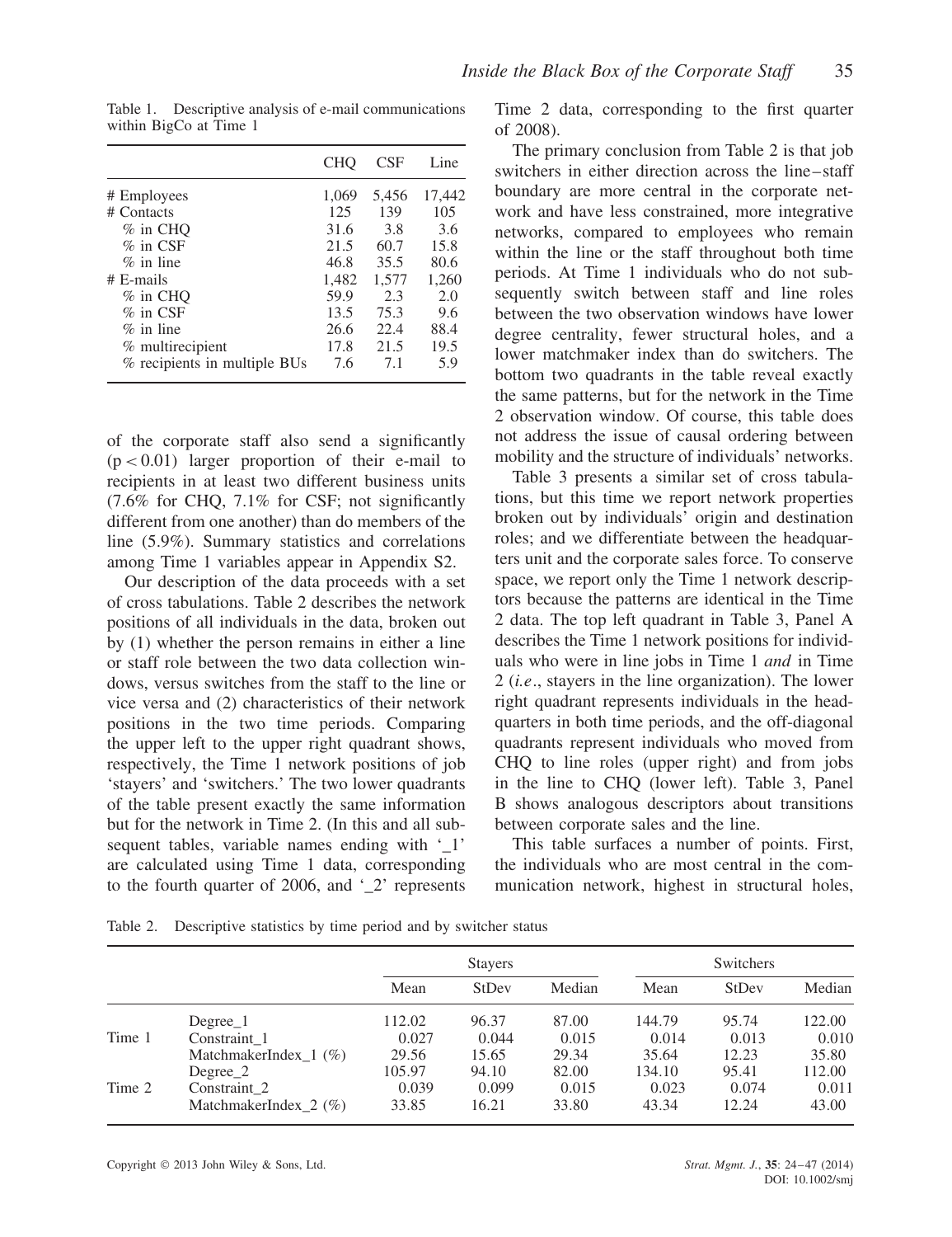Panel A: Switchers between positions in Corporate Headquarters and the line. The upper-left quadrant represents stayers-in-line; the lower left quadrant represents line-to-CHQ switchers; the upper right quadrant represents CHQ-to-line switchers; the lower right quadrant represents stayers-in-CHQ.

|         |                |                                                        |                         |                        | Actors in line at Time 1 |        |                          |                         | Actors in CHO at Time 1 |       |
|---------|----------------|--------------------------------------------------------|-------------------------|------------------------|--------------------------|--------|--------------------------|-------------------------|-------------------------|-------|
|         |                | $CHO \leftrightarrow line$ transitions                 | Mean                    | <b>StDev</b>           | Median                   | N      | Mean                     | <b>StDev</b>            | Median                  | N     |
| Panel A | Line in Time 2 | Degree 1<br>Constraint 1<br>MatchmakerIndex $1 \ (\%)$ | 104.0<br>0.031<br>27.79 | 97.3<br>0.049<br>16.03 | 75<br>0.017<br>27.25     | 16.786 | 139.2<br>0.0131<br>47.23 | 81.1<br>0.0096<br>13.76 | 127<br>0.0110<br>49.36  | 30    |
|         | CHO in Time 2  | Degree 1<br>Constraint 1<br>MatchmakerIndex $1 \ (\%)$ | 138.8<br>0.016<br>36.52 | 95.8<br>0.015<br>15.66 | 119<br>0.011<br>37.76    | 103    | 123.0<br>0.018<br>44.13  | 97.6<br>0.018<br>12.90  | 100<br>0.013<br>45.39   | 1.016 |

Panel B: Switchers between positions in the Corporate Sales Force and the line. The upper-left quadrant represents stayers-in-line; the lower left quadrant represents line-to-CSF switchers; the upper right quadrant represents CSF-to-line switchers; the lower right quadrant represents stayers-in-CSF.

|         |                                                           |                                                                                |                                                    |                                                  | Actors in line at Time 1                        |               |                                                    |                                                  | Actors in CSF at Time 1                        |              |
|---------|-----------------------------------------------------------|--------------------------------------------------------------------------------|----------------------------------------------------|--------------------------------------------------|-------------------------------------------------|---------------|----------------------------------------------------|--------------------------------------------------|------------------------------------------------|--------------|
|         |                                                           | $CSF \leftrightarrow line$ transitions                                         | Mean                                               | StDev                                            | Median                                          | N             | Mean                                               | <b>StDev</b>                                     | Median                                         | N            |
| Panel B | Line in Time 2 Constraint 1<br>CSF in Time 2 Constraint 1 | Degree 1<br>MatchmakerIndex $_1$ (%)<br>Degree 1<br>MatchmakerIndex $1 \ (\%)$ | 104.0<br>0.031<br>27.79<br>134.0<br>0.016<br>34.08 | 97.3<br>0.049<br>16.03<br>92.9<br>0.015<br>11.76 | 75<br>0.017<br>27.25<br>113.5<br>0.011<br>33.99 | 16.786<br>516 | 156.2<br>0.012<br>36.31<br>137.0<br>0.014<br>31.86 | 97.9<br>0.009<br>11.46<br>88.6<br>0.015<br>12.75 | 133<br>0.009<br>37.62<br>119<br>0.011<br>32.00 | 557<br>4,874 |

and most integrative are those who began in staff roles and then transitioned to positions in the line. Second, the differences between individuals who stay in line jobs versus in staff jobs is seen in the comparison between the upper left and the lower right quadrants of the tables. We see that stayers in both the corporate headquarters and the corporate sales force (the lower right quadrants) are considerably more central in the communication network than stayers in line jobs (upper left quadrant): the mean stayer-in-line has 104 contacts, compared to 123 for the typical member of the headquarters and 137 for the average member of the corporate sales force. Similarly, stayers-in-line have the fewest structural holes of the groups represented in Table 3 (their mean constraint is 0.031, compared to 0.018 for CHQ stayers and 0.014 for CSF stayers) and the lowest matchmaker index (27.79%, compared to 44.13% for CHQ stayers and 31.86% for CSF stayers).

In Table 4, we conclude our cross-sectional analysis by examining differences between the corporate staff and the line organization in a multivariate regression framework. We regress dummy variables indicating whether an individual occupies a CHQ job or a CSF job on dependent variables measuring network characteristics.<sup>7</sup> Because our theoretical interest is in making comparisons between employees in line and staff jobs, we include in each regression observations for all members of the line organization and *either* members of the headquarters (Models 1–3) *or* the sales force (Models 4–6), but not both. Therefore, the comparison made in all regressions is between members of one of the corporate staff groups and members of the line organization. Lastly, we only present the Time 1 network descriptors, again because the conclusions to be drawn are identical in the unreported Time 2 results.

In the cross section, we find that members of both the headquarters and corporate sales units are more central and possess networks that are

<sup>7</sup> Because of the possibility that the error terms might be correlated across models, we replicated this analysis using seemingly unrelated regression (SUR). Results were substantively identical, suggesting minimal correlation of error terms across models and increasing our confidence in the robustness of our findings.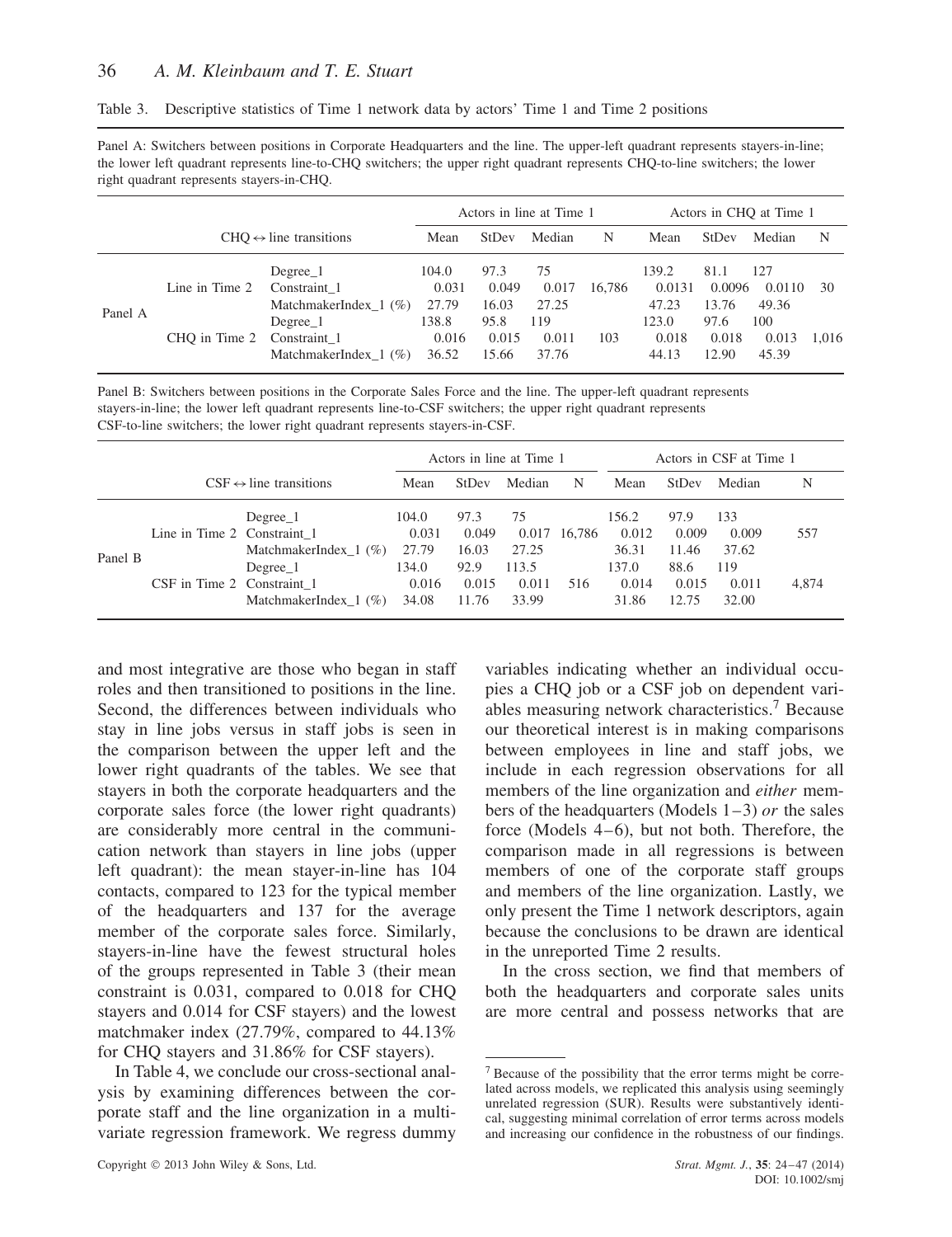|                                   |                                  | Headquarters             |                            |                         | Corporate sales          |                            |
|-----------------------------------|----------------------------------|--------------------------|----------------------------|-------------------------|--------------------------|----------------------------|
| Comparison of line against:<br>DV | Degree<br>(1)                    | Constraint<br>(2)        | Matchmaker<br>index<br>(3) | Degree<br>(4)           | Constraint<br>(5)        | Matchmaker<br>index<br>(6) |
| $CHQ_1$                           | 0.706<br>$(0.102)$ <sup>**</sup> | $-0.248$<br>$(0.020)$ ** | 0.656<br>$(0.017)$ **      |                         |                          |                            |
| $CSF_1$                           |                                  |                          |                            | 1.117<br>$(0.048)$ **   | $-0.332$<br>$(0.009)$ ** | 0.191<br>$(0.010)$ **      |
| Female                            | 0.682                            | $-0.124$                 | $-0.009$                   | 0.673                   | $-0.118$                 | $-0.023$                   |
|                                   | $(0.054)$ **                     | $(0.012)$ <sup>**</sup>  | (0.012)                    | $(0.047)$ <sup>**</sup> | $(0.010)$ **             | $(0.011)^*$                |
| logTenure                         | 0.837                            | $-0.223$                 | 0.130                      | 0.770                   | $-0.196$                 | 0.109                      |
|                                   | $(0.028)$ **                     | $(0.007)$ **             | $(0.007)$ **               | $(0.025)$ <sup>**</sup> | $(0.006)$ **             | $(0.006)$ **               |
| $Exec_1$                          | 4.261                            | $-0.692$                 | 0.467                      | 4.357                   | $-0.684$                 | 0.432                      |
|                                   | $(0.087)$ **                     | $(0.013)$ **             | $(0.013)$ **               | $(0.081)$ <sup>**</sup> | $(0.012)$ **             | $(0.012)$ **               |
| NumMoves_Function                 | 0.525                            | $-0.123$                 | 0.059                      | 0.369                   | $-0.088$                 | 0.045                      |
|                                   | $(0.026)$ **                     | $(0.005)$ **             | $(0.005)$ **               | $(0.021)$ <sup>**</sup> | $(0.004)$ **             | $(0.004)$ <sup>**</sup>    |
| NumMoves Office                   | $-0.105$                         | 0.017                    | 0.005                      | $-0.067$                | 0.011                    | 0.004                      |
|                                   | $(0.017)$ **                     | $(0.004)$ **             | (0.004)                    | $(0.016)$ **            | $(0.003)$ **             | (0.004)                    |
| PctInSample_1                     | 8.159                            | $-1.825$                 | $-0.230$                   | 8.075                   | $-1.755$                 | $-0.124$                   |
|                                   | $(0.107)$ **                     | $(0.027)$ **             | $(0.027)$ **               | $(0.099)$ **            | $(0.024)$ **             | $(0.025)$ **               |
| Constant                          | 2.265                            | $-2.351$                 | $-1.228$                   | 2.517                   | $-2.468$                 | $-1.215$                   |
|                                   | $(0.088)$ **                     | $(0.023)$ **             | $(0.027)$ **               | $(0.079)$ **            | $(0.021)$ <sup>**</sup>  | $(0.024)$ <sup>**</sup>    |
| Observations                      | 18,511                           | 18,511                   | 18,465                     | 22,898                  | 22,898                   | 22,853                     |
| $R^2$ /Log pseudolikelihood       | 0.42                             | 0.39                     | $-7,758.12$                | 0.43                    | 0.41                     | $-9,629.76$                |

Table 4. Results of multivariate regression of organizational position (CHQ or Corporate Sales) and other covariates on network variables in Time 1

Similar results obtain in Time 2.

Robust standard errors in parentheses.

\*significant at 5%; \*\*significant at 1%.

less structurally constrained and more integrative compared to members of the line organization. To contextualize the magnitudes of these effects, the CHQ effect is equivalent to a 15 percent increase in degree centrality, a 22 percent decrease in structural constraint, and a remarkable 53 percent increase in the matchmaker index. The CSF effect translates to a 24 percent increase in centrality, a 28 percent decrease in constraint, and a 14 percent increase in the matchmaker index. Therefore, in support of the Baseline Hypothesis, a cross-sectional snapshot of the communication network within BigCo is consistent with—though we do not claim that it is proof of—the classic conceptions of the coordinating role of corporate staff: relative to otherwise similar members of the line, CHQ and CSF members have networks that are better optimized to gather information and to activate coordination initiatives within BigCo.

The control variables are of interest as well. Women in BigCo are more central, more integrative and have more structural holes in their communication networks than do men (see also Kleinbaum *et al.*, 2013). Centrality, structural autonomy and cross-boundary integration also increase with tenure within the company and with executive status, relative to the omitted group of middle managers.

The strong association between staff position and network characteristics begs the question of causality: does occupancy of a staff role cause individuals in the company to develop broader, more integrative networks with more structural holes, as in Hypothesis 1? Or, as implied in the person-based Hypotheses 2 and 3, do members of the corporate staff possess broader networks because individuals are sorted into or screened out of staff roles based, in part, on their networks? We explore this question more thoroughly in the next set of tables. Recall that the estimation strategy unfolds in two stages: in the first, we model the probability that individuals in line roles in Time 1 transition to corporate headquarters or corporate sales positions in Time 2, or vice versa for employees who begin in staff jobs and are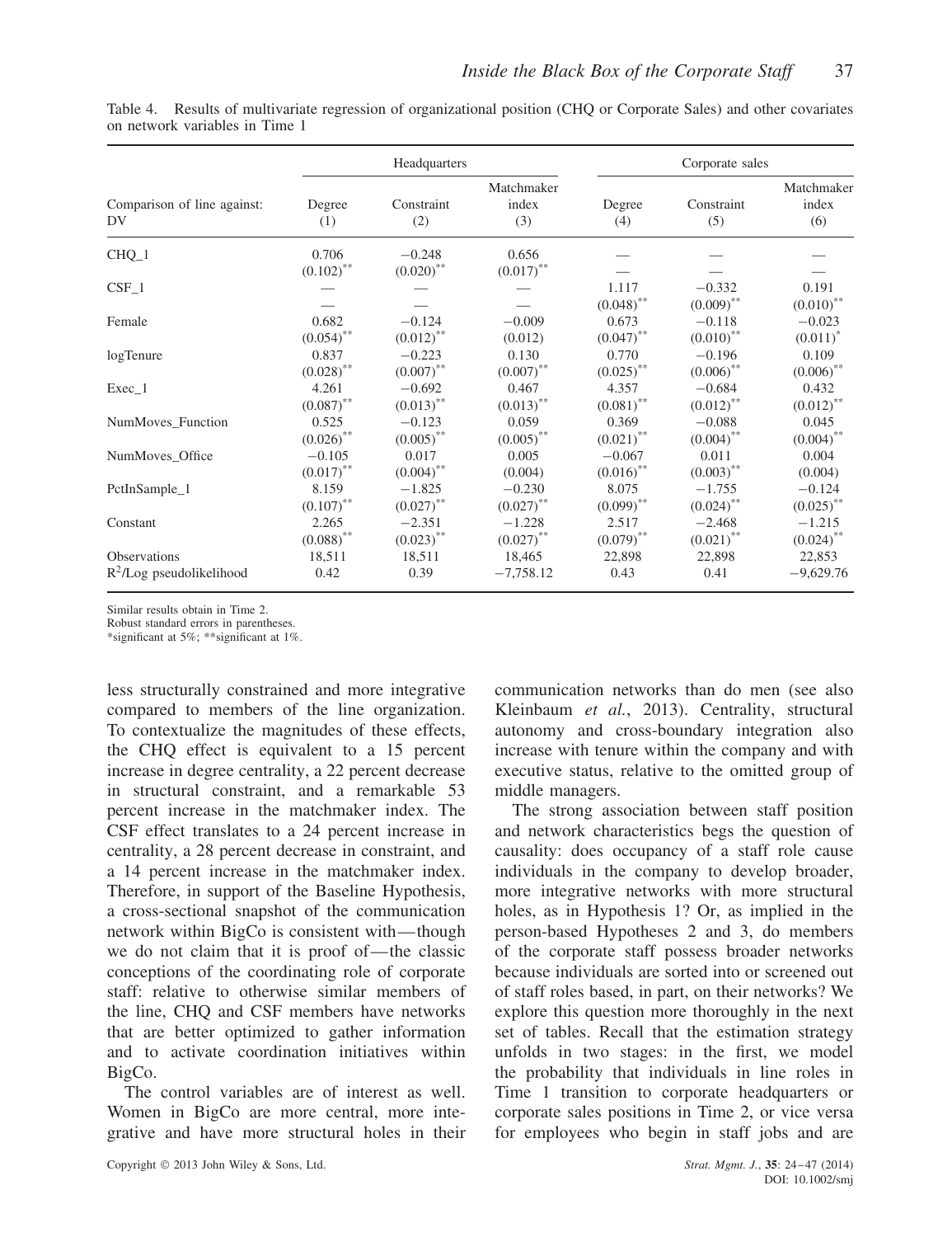therefore at risk of transitioning to the line. These regressions, shown in Table 5, are estimated to generate propensity scores, but are also of interest in their own right.

The first three models in Table 5 report estimates of Line-to-CHQ, the probability that employee *i* transitions to a CHQ job, conditional on beginning in a line job in Time 1. Models 4–6 are estimates of CHQ-to-Line. Models 7–12 are estimated on analogous variables for mobility between the line and the corporate sales force: Line-to-CSF and CSF-to-Line. In other words, this table explores the determinants of individuals' mobility across the staff–line divide for risk sets defined by employees' origin job locations.

The findings indicate that network centrality, structural holes and cross-boundary integration are significantly associated with mobility from line to staff jobs, but the associations are insignificant for mobility in the reverse direction. Results appear in Table 5, Models 1–3 (Line-to-CHQ), as well as 7–9 (Line-to-CSF). Degree centrality (Models 1 and 7) and the matchmaker index (Model 3 and 9) have strong, positive associations with mobility from the line to both staff units, and high structural constraint (an inverse measure of structural holes) decreases the likelihood of line–staff transitions (Models 2 and 8). To provide a sense for magnitudes of the effects of network position on mobility, *ceteris paribus*, a member of the line organization whose degree centrality is at the 75th percentile of the sample is 56 percent more likely to switch into CHQ and 39 percent more likely to switch into CSF than someone at the 25th percentile of our sample. The corresponding numbers are 49 and 44 percent, respectively, for constraint (reverse-scored, to measure structural holes) and fully 124 and 93 percent, respectively, for the matchmaker index. We conclude that the magnitudes of the effects of network-based selection into the corporate staff, particularly into the corporate headquarters, are of both practical and statistical significance. These findings support Hypothesis 2: there is evidence of a network-based allocation process, in which individuals with broad networks are more likely to move from jobs in the line to positions in the corporate staff.

Regressions 4–6 (CHQ-to-Line) and 10–12 (CSF-to-Line) in Table 5 show, conversely, the estimated probabilities of moving to line jobs for the individuals who are in the corporate staff in Time 1. In these regressions, just one of the

network variables (Model 12) is statistically significant in predicting transitions from the CHQ or the CSF to the line organization; furthermore, its sign (like those of the statistically insignificant coefficients) is the opposite of what Hypothesis 3 would predict. Properties of individuals' communication networks therefore are associated with moving from the line into CHQ and CSF, but play no consistent role in predicting the transition from either unit of the corporate staff to line jobs. In other words, the regressions together tell a story in which there is network-based sorting into the corporate staff such that employees with communication networks that appear to be optimized for coordination are more likely to make the line–staff transition, but conversely, we find *no* evidence of a weeding-out process in which individuals with narrow networks transition at an accelerated rate from staff to line jobs. Therefore, we reject Hypothesis 3, the person-based screening hypothesis.

Turning to the control variables, past mobility across other boundaries within the firm, which we include to control for any form of unobserved heterogeneity that drives a general tendency for mobility (Heckman and Borjas, 1980), correlates with the propensity to transition. A count of the number of prior moves between offices or job functions increases the probability of transitioning from the corporate staff to the line and from the line to the corporate sales force but not to CHQ. *Ceteris paribus*, short-tenured employees are more likely to move from the sales force into the line. On the other hand, executives are more likely to move from the corporate staff into the line and less likely to move into the CSF.

Thus far, we conclude that individuals with broad networks that are optimized for coordination are more likely to move into corporate staff jobs. But is there an additional effect of moving to a corporate staff position on the networks of employees who do move? We address this question in Table 6. The first three models report the effect of *Line-to-CHQ*, a dummy variable set equal to one for those who transition from the line to corporate headquarters between the observation windows. The comparison group is the set of individuals who *began* and *stayed* in jobs in the line organization (*i.e*., the population that was at risk of switching into staff roles but did not). Models 4–6 report the effect of *CHQ-to-Line*, a dummy variable set equal to one for those who transition from headquarters to line jobs between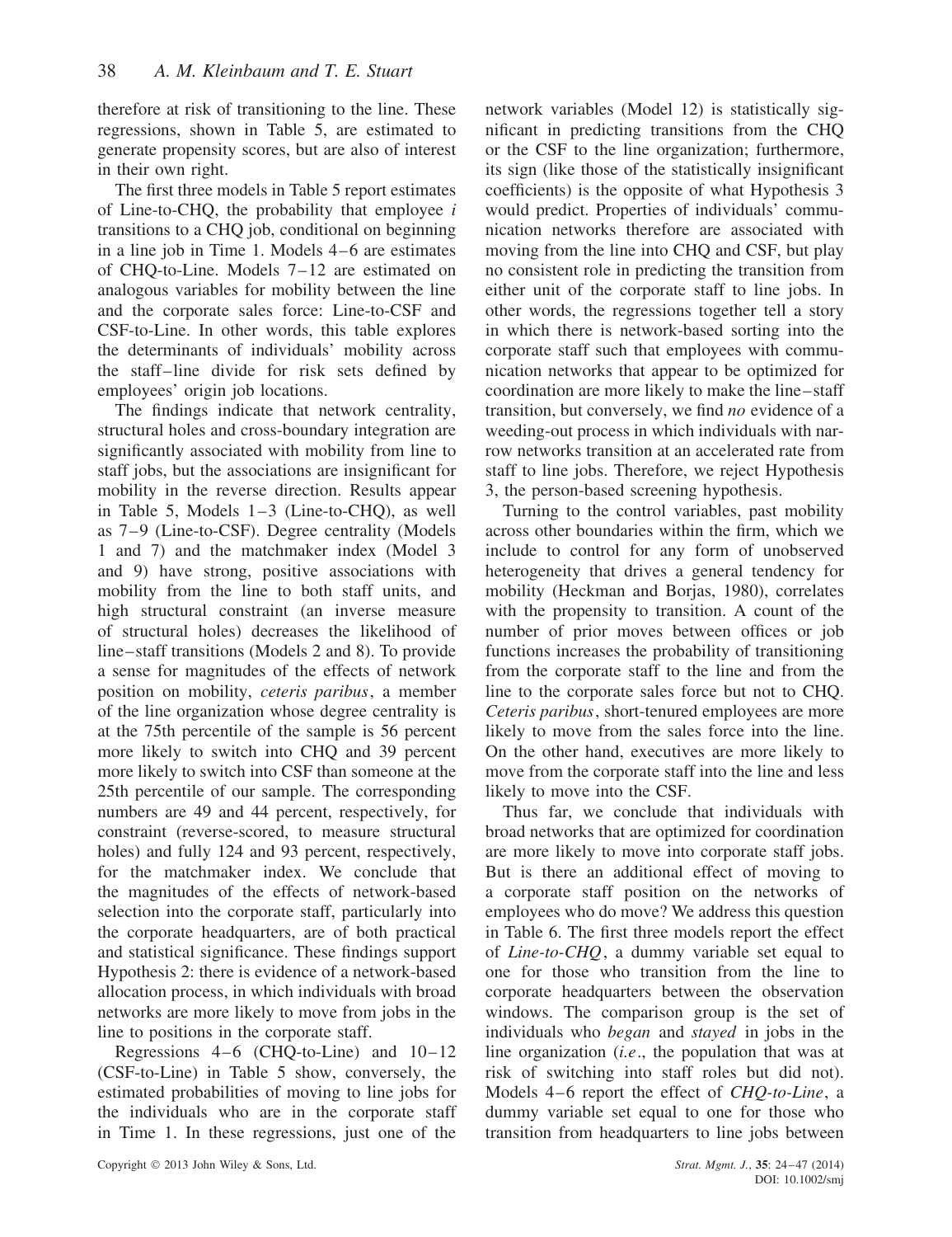|                   |                                                               |                                                                                                                        |                         | Corporate headquarters  |                                              |                                                                      |                                    |                                                                 |                                                                | Corporate sales force                                               |                                                 |                                                                                                                             |
|-------------------|---------------------------------------------------------------|------------------------------------------------------------------------------------------------------------------------|-------------------------|-------------------------|----------------------------------------------|----------------------------------------------------------------------|------------------------------------|-----------------------------------------------------------------|----------------------------------------------------------------|---------------------------------------------------------------------|-------------------------------------------------|-----------------------------------------------------------------------------------------------------------------------------|
| $\geq$            |                                                               | Line-to-CHQ                                                                                                            |                         |                         | <b>HQ-to-Line</b>                            |                                                                      |                                    | Line-to-CSF                                                     |                                                                |                                                                     | CSF-to-Line                                     |                                                                                                                             |
|                   |                                                               |                                                                                                                        | Matchmaker              |                         |                                              | Matchmaker                                                           |                                    |                                                                 | Matchmaker                                                     |                                                                     |                                                 | Matchmaker                                                                                                                  |
| Key covariate     | Degree<br>$\widehat{=}$                                       | Constraint<br>$\widehat{\infty}$                                                                                       | index<br>$\odot$        | Degree<br>$\bigoplus$   | Constrain<br>$\odot$                         | index<br>$\circledcirc$                                              | Degree<br>$\epsilon$               | Constraint<br>$\circledast$                                     | index<br>ම                                                     | Degree<br>(10)                                                      | Constrain<br>$\left(11\right)$                  | index<br>(12)                                                                                                               |
| sqrtDegree_1      | 0.027                                                         |                                                                                                                        |                         | 0.029                   |                                              |                                                                      | 0.025                              |                                                                 |                                                                | 0.007                                                               |                                                 |                                                                                                                             |
|                   | $(0.009)$ **                                                  |                                                                                                                        |                         | (0.022)                 |                                              |                                                                      | $(0.005)$ **                       |                                                                 |                                                                | (0.008)                                                             |                                                 |                                                                                                                             |
| logConstraint     |                                                               | $-0.199$                                                                                                               |                         |                         | $-0.239$                                     |                                                                      |                                    | $-0.215$                                                        |                                                                |                                                                     | $-0.053$                                        |                                                                                                                             |
|                   |                                                               | $(0.056)$ **                                                                                                           |                         |                         | (0.139)                                      |                                                                      |                                    | $(0.027)$ <sup>**</sup>                                         |                                                                |                                                                     | (0.046)                                         |                                                                                                                             |
| MatchmakerIndex 1 |                                                               |                                                                                                                        | 1.288                   |                         |                                              | 0.380                                                                |                                    |                                                                 | 1.317                                                          |                                                                     | $\mid$                                          | 1.174                                                                                                                       |
|                   |                                                               |                                                                                                                        | $(0.230)^{**}$          |                         |                                              | (0.704)                                                              |                                    |                                                                 | $(0.109)$ <sup>***</sup>                                       |                                                                     |                                                 | $0.186$ <sup>**</sup>                                                                                                       |
| NumMoves_Function | $-0.029$                                                      | $-0.036$                                                                                                               | $-0.024$                | 0.003                   | $-0.000$                                     | 0.004                                                                | 0.061                              | 0.051                                                           | 0.061                                                          | 0.054                                                               | 0.054                                           | 0.048                                                                                                                       |
|                   | (0.038)                                                       | (0.038)                                                                                                                | (0.035)                 | (0.084)                 | (0.084)                                      | (0.084)                                                              | $(0.019)^{**}$                     | $0.019$ <sup>*</sup>                                            | $0.019$ <sup>*</sup>                                           | $0.020$ <sup>*</sup>                                                | $0.020)$ <sup>**</sup>                          | $(0.020)$ <sup>*</sup>                                                                                                      |
| NumMoves_Office   | 0.034                                                         |                                                                                                                        | 0.029                   | 0.181                   | 0.181                                        | 0.183                                                                | $-0.017$                           | $-0.016$                                                        | $-0.022$                                                       | 0.019                                                               | 0.019                                           |                                                                                                                             |
|                   | $\begin{array}{c} (0.021) \\ 0.325 \\ 0.168) \end{array}$     |                                                                                                                        | (0.021)                 | $0.050$ <sup>*</sup>    | $(0.050)$ <sup>**</sup>                      | $(0.051)^{**}$                                                       | (0.014)                            |                                                                 | $\begin{array}{c} (0.014) \\ 1.066 \\ 0.095)^{**} \end{array}$ | $(0.018)$<br>0.691                                                  | $\begin{array}{c} (0.018) \\ 0.680 \end{array}$ |                                                                                                                             |
| PctInSample_      |                                                               |                                                                                                                        | 0.662                   | $-1.061$                | $-1.212$                                     |                                                                      | 0.751                              |                                                                 |                                                                |                                                                     |                                                 |                                                                                                                             |
|                   |                                                               | $\begin{array}{c} 0.035 \\ (0.021) \\ 0.232 \\ (0.176) \\ 0.310 \\ (0.071) ^{**} \\ (0.071) \\ (0.049) \\ \end{array}$ | $(0.150)$ <sup>**</sup> | $(0.428)^*$             | $(0.449)^{**}$<br>0.141<br>0.161)<br>(0.161) | $\begin{array}{c} -0.804 \\ (0.367)^* \\ 0.164 \\ 0.160 \end{array}$ | $(0.097)$ **                       | $\begin{array}{c} (0.014) \\ 0.615 \\ 0.100) ^{**} \end{array}$ |                                                                | $(0.160)$ <sup>*</sup>                                              | $(0.159)$ **                                    | $\begin{array}{c} 0.019 \\ (0.018) \\ 0.603 \\ (0.149)^{**} \\ (0.103 \\ (0.049)^{*} \\ (0.049)^{*} \\ (-0.096 \end{array}$ |
| Female            |                                                               |                                                                                                                        | 0.345                   |                         |                                              |                                                                      |                                    |                                                                 |                                                                |                                                                     |                                                 |                                                                                                                             |
|                   | $\begin{array}{c} 0.315 \\ 0.071) ^{**} \\ 0.064 \end{array}$ |                                                                                                                        | $(0.072)$ <sup>**</sup> | $\frac{0.151}{(0.161)}$ |                                              |                                                                      | $-0.107$<br>$(0.044)$ <sup>*</sup> | $\begin{array}{c}\n -0.116 \\  \hline\n 0.044\n \end{array}$    | $-0.085$<br>(0.044)<br>0.030                                   | $\begin{array}{c} 0.085 \\ (0.049) \\ -0.103 \end{array}$           | $0.084$<br>$(0.049)$<br>$-0.104$                |                                                                                                                             |
| logTenure         |                                                               |                                                                                                                        | 0.054                   | $-0.154$                |                                              | $-0.143$                                                             |                                    |                                                                 |                                                                |                                                                     |                                                 |                                                                                                                             |
|                   | (0.042)                                                       | (0.043)                                                                                                                | (0.041)                 | $(0.104)$<br>$0.506$    |                                              |                                                                      | (0.026)                            | (0.027)                                                         |                                                                |                                                                     | $(0.031)$ **                                    |                                                                                                                             |
| $Exec_1$          | $-0.182$                                                      |                                                                                                                        | $-0.176$                |                         | $(0.105)$<br>0.490                           | $\begin{array}{c} (0.105) \\ 0.521 \end{array}$                      | $-0.273$                           | $-0.305$                                                        | (0.026)                                                        |                                                                     | 0.330                                           |                                                                                                                             |
|                   | (0.123)                                                       | $-0.188$<br>(0.120)<br>$-3.726$                                                                                        | (0.119)                 | $(0.216)$ <sup>*</sup>  | $(0.215)$ <sup>*</sup>                       | $(0.211)^*$                                                          | $(0.070)$ **                       | $0.067$ <sup>**</sup>                                           | $0.065$ <sup>**</sup>                                          | $\begin{array}{c} (0.031)^{**} \\ 0.329 \\ 0.085)^{**} \end{array}$ | $0.082$ <sup>**</sup>                           | $0.031)$ **<br>0.285<br>0.078)**                                                                                            |
| Constant          | $-3.262$                                                      |                                                                                                                        | $-3.568$                | $-1.770$                | $-2.419$                                     | $-1.800$                                                             | $-2.621$                           | $-3.139$                                                        | $-2.930$                                                       | $-1.647$                                                            | $-1.793$                                        | $-1.921$                                                                                                                    |
|                   | $(0.137)$ <sup>**</sup>                                       | $0.201)$ **                                                                                                            | $0.169$ <sup>**</sup>   | $0.376$ <sup>**</sup>   | $0.616$ <sup>**</sup>                        | $0.469)$ <sup>**</sup>                                               | $0.088$ <sup>**</sup>              | $0.112)$ <sup>**</sup>                                          | $0.100$ <sup>**</sup>                                          | $0.126$ <sup>**</sup>                                               | $0.202$ <sup>**</sup>                           | $0.129)$ <sup>**</sup>                                                                                                      |
| Observations      | 17,442                                                        | 17,442                                                                                                                 | 17,397                  | 1,069                   | 1,069                                        | 1,068                                                                | 17,442                             | 17,442                                                          | 17,397<br>2,204.76                                             | 5,456                                                               | 5,456                                           | 5,456                                                                                                                       |
| Log likelihood    | $-607.76$                                                     | $-604.44$                                                                                                              | -595.75                 | $-126.34$               | 125.64                                       | $-126.73$                                                            | 2,243.8                            | 2,226.38                                                        |                                                                | 1,758.04                                                            | 1,757.83                                        | 1,740.05                                                                                                                    |
|                   |                                                               |                                                                                                                        |                         |                         |                                              |                                                                      |                                    |                                                                 |                                                                |                                                                     |                                                 |                                                                                                                             |

Results of first-stage regression of network variables and other covariates on the probability of switching from line to headquarters (Models 1-3); from Table 5. Results of first-stage regression of network variables and other covariates on the probability of switching from line to headquarters (Models 1–3); from Table 5.

Robust standard errors in parentheses. \*Significant at 5%; \*\*significant at 1%.

Robust standard errors in parentheses.<br>\*Significant at 5%; \*\*significant at 1%.

Copyright 2013 John Wiley & Sons, Ltd. *Strat. Mgmt. J.*, **35**: 24–47 (2014) DOI: 10.1002/smj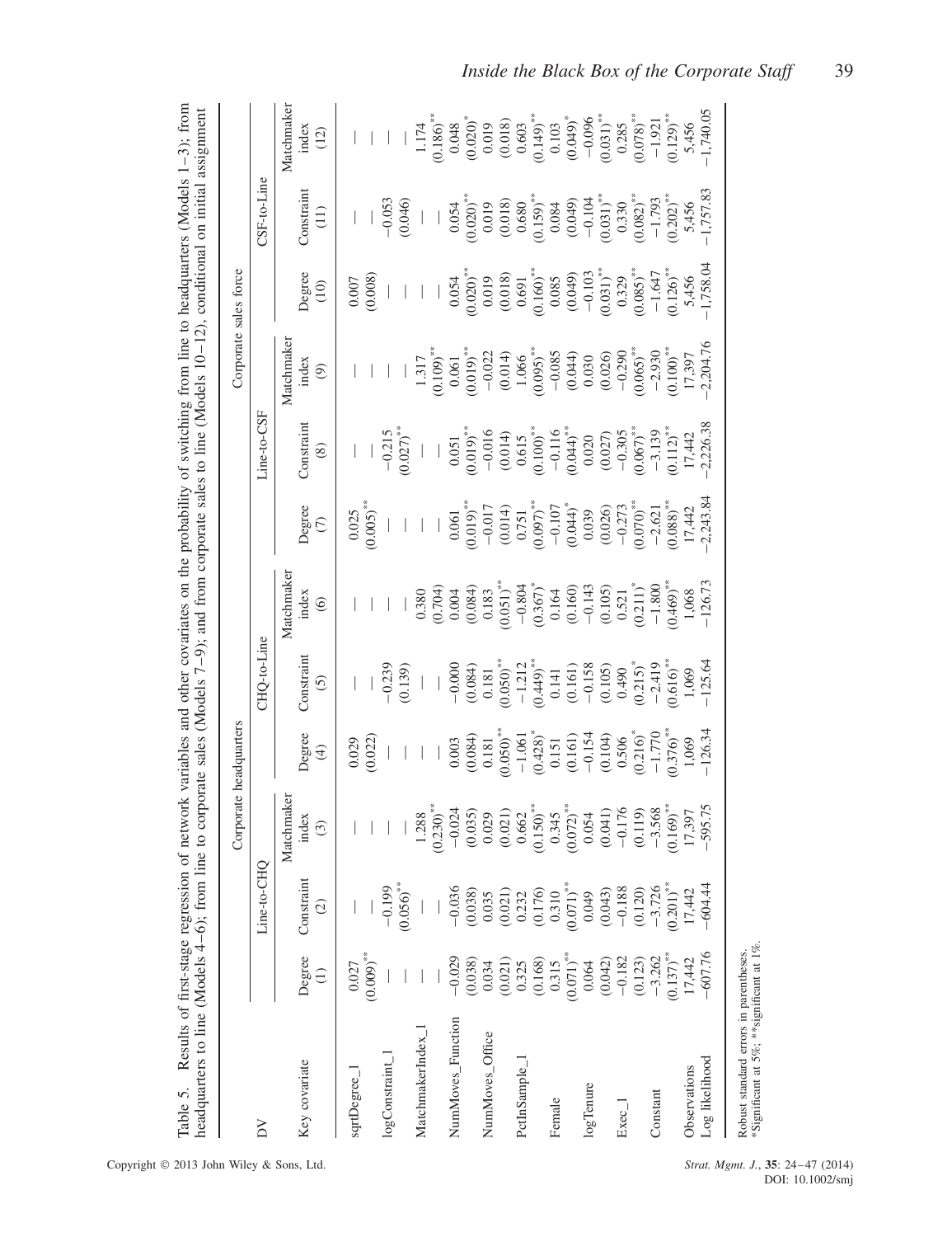the observation windows. The comparison group is the set of individuals who began and stayed in jobs in the corporate headquarters (*i.e*., the population that was at risk of switching into line roles but did not). In Models  $7-12$ , we estimate similar effects of transitions between the corporate sales force and the line organization. Recall that we adjust for all observable determinants of mobility, including the network characteristics that serve as the dependent variables in the second-stage regressions, via inverse probability of treatment weights (IPTW).

Table 6 does show effects of moving from line to staff roles on network composition. Line–staff transition is positively related to employees' degree centrality and matchmaker index and negatively related to employee's structural constraint for moves from the line organization to either the corporate headquarters or the corporate sales force (Models 1–3 for CHQ; Models 7–9 for CSF). Thus, as position-based theories of the role of the corporate staff imply, making the transition into either CHQ or CSF leads to increases in employees' network centrality, structural holes, and crossboundary integration, even after accounting for the fact that central individuals with broad, integrative networks are more likely to sort into jobs in CHQ in the first place. This result supports Hypothesis 1.

The results of the effect of transitions from a staff to a line role on Time 2 network characteristics are somewhat surprising given the findings in our first-stage models. Individuals who have broad networks sort into CHQ jobs and their networks appear to expand in consequence, but the reverse is not true: not only is there no indication that individuals with constrained or narrow networks are more likely to move from corporate staff jobs to positions in the line organization, but the transition from the corporate staff to line roles is not associated with any change in network structure. Of our six models of the effect of staff–line transitions on network structure, only Model 12 (the effect of *CSF-to-Line* on the matchmaker index) is significant, and it is in a direction that runs contrary to what Hypothesis 1 would suggest. (Note, however, that the coefficient magnitudes in the regressions of the matchmaker index are nearly twice as large for moves *into the* corporate staff than they are for exits from these positions.) Across the sets of regressions in Tables 5 and 6, by both selection processes and putative treatment effects, moving *out* of the corporate staff and into the line organization appears to have relatively little impact on the structure of an actor's network. Thus, support for Hypothesis 1 is asymmetric: we find that moving into the headquarters is associated with a broadening of networks, but moving out of the headquarters does not correlate with a focusing of networks.

These findings beg the question, when individual employees move across the line–staff divide, *how* do their networks change? Specifically, for both movers and stayers, what proportion of each individual's contacts in the Time 1 network remain contacts in the Time 2 period? We are limited by space and information, but a few additional, descriptive views of the data provide a glimpse of this process (for a summary table, see Appendix S3). For stayers in line jobs, the number is  $27.2$ percent; for stayers in CHQ, it is 30.4 percent (largest with  $p < 0.01$ ); and for stayers in corporate sales, it is 27.2 percent. These percentages indicate that individuals likely have a core set of contacts who remain constant across time, while the majority of their contacts are engaged in a set of short-term interactions that are of a more episodic nature that shift with the ebb and flow of work tasks.

When we look at movers between line and staff roles, the number of retained contacts falls by about a third  $(p < 0.01)$ . For those who switch from the line into CHQ or CSF jobs, respectively, only 21.8 and 18.7 percent of Time 1 contacts are maintained (or reactivated) a year later. For employees who travel in the opposite direction, from CHQ into Line or CSF into Line, the numbers are, respectively, 22.7 and 19.6 percent. In other words, *all* individuals at BigCo experience significant changes in their communication networks over time, but the replacement of past contacts with new ones is accelerated for individuals who move across the line–staff divide.

For the small fraction of moves that occur inside the first three-month e-mail window in Q4 2006, we can gain additional insight into the *rate* at which the members of an individual's network turn over as a consequence of moving. Figure 2 displays these data. Specifically, we constructed two charts showing the percentage of an individual's total communications that are exchanged with members of the corporate headquarters (a) or the sales organization (b) during the period surrounding a job change. In each chart, we show weekly percentages for two different populations: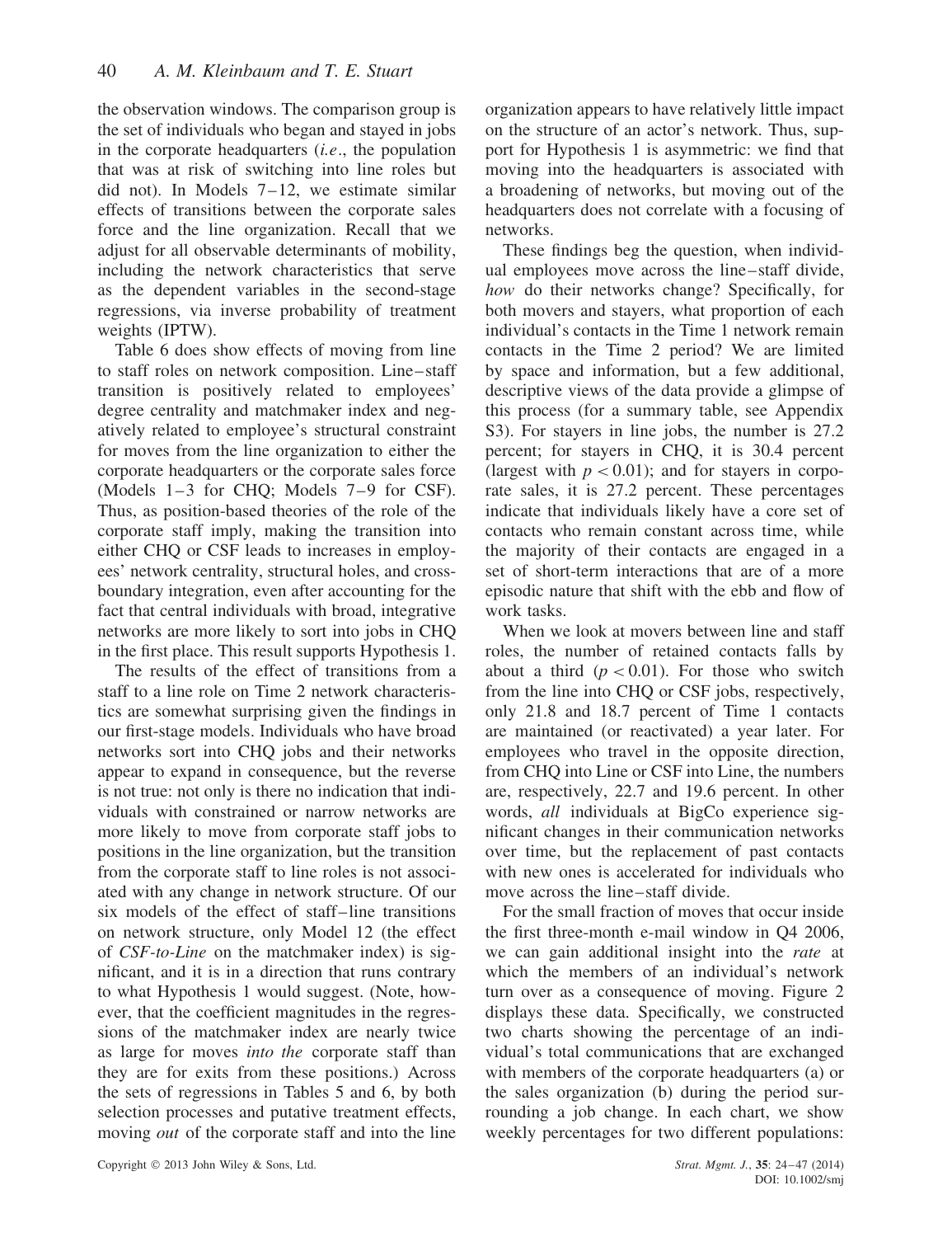| from line to corporate sales (Models 7–9); and from corporate sales to line sales (Models 10–12) on network centrality, structural constraint and the matchmaker<br>Results of second-stage regression<br>Table 6.<br>index |                                  |                                     | of the treatment effect of switching from line to headquarters (Models $1-3$ ); from headquarters to line (Models $4-6$ ); |                         |                                     |                                |                                  |                                    |                                          |                                     |                                    |                                                                      |
|-----------------------------------------------------------------------------------------------------------------------------------------------------------------------------------------------------------------------------|----------------------------------|-------------------------------------|----------------------------------------------------------------------------------------------------------------------------|-------------------------|-------------------------------------|--------------------------------|----------------------------------|------------------------------------|------------------------------------------|-------------------------------------|------------------------------------|----------------------------------------------------------------------|
|                                                                                                                                                                                                                             |                                  |                                     | Corporate headquarters                                                                                                     |                         |                                     |                                |                                  |                                    |                                          | Corporate sales                     |                                    |                                                                      |
| Key covariate                                                                                                                                                                                                               |                                  | ○<br>Line-to-CH                     |                                                                                                                            |                         | CHO-to-line                         |                                |                                  | Line-to-sales                      |                                          |                                     | Sales-to-line                      |                                                                      |
| ΔV                                                                                                                                                                                                                          | Degree<br>$\widehat{\Xi}$        | Constraint<br>$\widehat{c}$         | Matchmaker<br>index<br>$\odot$                                                                                             | Degree<br>$\bigoplus$   | Constrain<br><u>ව</u>               | Matchmaker<br>index<br>$\odot$ | Degree<br>$\epsilon$             | Constraint<br>$\circledast$        | Matchmaker<br>index<br>$\widehat{\odot}$ | Degree<br>(10)                      | Constraint<br>$\left(11\right)$    | Matchmaker<br>index<br>$\begin{array}{c} (12) \\ 1 \end{array}$      |
| Line-to-CHQ                                                                                                                                                                                                                 | $(0.370)$ <sup>**</sup><br>1.255 | $(0.097)$ **<br>$-0.341$            | $(0.061)$ **<br>0.668                                                                                                      |                         |                                     |                                |                                  |                                    |                                          |                                     |                                    |                                                                      |
| CHQ-to-line                                                                                                                                                                                                                 |                                  |                                     |                                                                                                                            | 0.201                   | $-0.004$                            | $-0.037$                       |                                  |                                    |                                          |                                     |                                    |                                                                      |
|                                                                                                                                                                                                                             |                                  |                                     |                                                                                                                            | (0.776)                 | (0.268)                             | (0.123)                        |                                  |                                    |                                          |                                     |                                    |                                                                      |
| Line-to-sales                                                                                                                                                                                                               |                                  |                                     |                                                                                                                            |                         |                                     |                                | 1.155                            | $-0.413$                           | 0.516                                    |                                     |                                    |                                                                      |
|                                                                                                                                                                                                                             |                                  |                                     |                                                                                                                            |                         |                                     |                                | (0.158)                          | $(0.040)$ **                       | $(0.029)$ **                             |                                     |                                    |                                                                      |
| CSF-to-line                                                                                                                                                                                                                 |                                  |                                     |                                                                                                                            |                         |                                     |                                |                                  |                                    |                                          | $-0.171$                            | 0.039                              | 0.320                                                                |
|                                                                                                                                                                                                                             |                                  |                                     |                                                                                                                            |                         |                                     |                                |                                  |                                    |                                          | (0.153)                             | (0.034)                            | $(0.026)$ **                                                         |
| Female                                                                                                                                                                                                                      | $-0.770$                         | 0.317                               | $-0.211$                                                                                                                   | 0.572                   | $-0.058$                            | $-0.048$                       | 0.875                            | $-0.205$                           | 0.050                                    | 0.542                               | $-0.090$                           | $-0.109$                                                             |
| logTenure                                                                                                                                                                                                                   | $(0.065)$ **<br>0.494            | $(0.023)$ <sup>**</sup><br>$-0.154$ | $0.017$ <sup>**</sup><br>0.098                                                                                             | $(0.238)^*$<br>0.401    | $-0.136$<br>(0.067)                 | (0.037)<br>0.024               | $(0.066)$ <sup>**</sup><br>0.577 | (6100)<br>$-0.191$                 | $(0.014)^{**}$<br>0.116                  | $(0.098)$ **<br>0.377               | $0.023)$ <sup>**</sup><br>$-0.088$ | $(0.017)$ **<br>0.068                                                |
|                                                                                                                                                                                                                             | $(0.036)$ **                     | $0.011)$ **                         | $(0.009)$ **                                                                                                               | $(0.161)^*$             | $0.044$ <sup>*</sup>                | $(0.025)$<br>0.303             | $(0.034)$ **                     | $(0.011)^*$                        | $(0.008)$ <sup>**</sup>                  | $0.066$ <sup>**</sup>               | $\frac{(0.017)}{-1.106}$           |                                                                      |
| PctInSample_1                                                                                                                                                                                                               | $(0.165)$ **<br>4.425            | $0.060$ <sup>**</sup><br>$-0.772$   | $(0.038)$ **<br>$-0.562$                                                                                                   | $(0.899)$ **<br>8.540   | $(0.295)$ <sup>**</sup><br>$-2.045$ | $(0.119)^*$                    | $4.313$<br>(0.165)**             | $\frac{-0.603}{(0.057)}$           | $(0.037)$ **<br>$-0.714$                 | $(0.351)^{**}$<br>6.396             | $(0.106)$ <sup>**</sup>            | $\begin{array}{c} (0.011)^{**} \\ 0.299 \\ (0.058)^{**} \end{array}$ |
| $E$ xec $_{-}$ 1                                                                                                                                                                                                            | 4.264                            | $-0.810$                            | 0.437                                                                                                                      | 2.149                   | $-0.382$                            | 0.335                          | 4.492                            | $-0.951$                           | 0.502                                    | 3.089                               | $-0.479$                           | $-0.045$                                                             |
|                                                                                                                                                                                                                             | $(0.113)$ <sup>**</sup>          | $(0.030)$ **                        | $(0.017)$ **                                                                                                               | $(0.374)$ **            | $(0.079)$ **                        | $(0.046)$ **                   | $(0.111)^{**}$                   | $(0.026)$ <sup>**</sup>            | $(0.016)$ <sup>**</sup>                  | $(0.273)$ <sup>**</sup>             | $(0.046)$ **                       | (0.030)                                                              |
| NumMoves Function                                                                                                                                                                                                           | $(0.030)$ **<br>0.567            | $(0.009)$ **<br>$-0.154$            | $(0.006)$ **<br>0.068                                                                                                      | (0.129)<br>0.082        | $-0.025$<br>(0.033)                 | (0.019)<br>0.010               | $(0.032)$ **<br>0.230            | $0.009)$ <sup>**</sup><br>$-0.063$ | $(0.007)$ **<br>0.019                    | $(0.043)$ <sup>**</sup><br>$-0.226$ | $(0.011)^{**}$<br>0.052            | $(0.009)$ **<br>$-0.028$                                             |
| NumMoves_Office                                                                                                                                                                                                             | $-0.205$                         | 0.056                               | $-0.019$                                                                                                                   | $-0.308$                | 0.080                               | $-0.048$                       | $-0.019$                         | 0.000                              | 0.011                                    | 0.038                               | $-0.010$                           | $-0.002$                                                             |
| Constant                                                                                                                                                                                                                    | $(0.019)^{**}$<br>4.640          | $(0.006)$ <sup>**</sup><br>$-2.943$ | $0.005$ <sup>**</sup><br>$-0.890$                                                                                          | $(0.106)$ **<br>4.464   | $(0.030)$ <sup>**</sup><br>$-2.780$ | $(0.018)$ **<br>$-0.356$       | (0.020)<br>4.078                 | $-2.770$<br>(0.006)                | $-0.928$<br>$(0.005)$ *                  | (0.037)<br>6.053                    | $-3.539$<br>(0.009)                | (0.007)<br>$-0.911$                                                  |
|                                                                                                                                                                                                                             | $(0.131)^{**}$                   | $(0.045)$ <sup>**</sup>             | $0.033)$ **                                                                                                                | $(0.573)$ <sup>**</sup> | $(0.173)$ <sup>**</sup>             | $(0.091)$ **                   | $(0.118)$ <sup>**</sup>          | $0.040$ <sup>**</sup>              | $(0.031)$ <sup>**</sup>                  | $(0.218)^*$                         | $0.064$ <sup>**</sup>              | $(0.043)$ **                                                         |
| R <sup>2</sup> /Log pseudolikelihood<br>Observations                                                                                                                                                                        | 13,952<br>0.30                   | 13,952<br>0.22                      | 7,475.53<br>13,755                                                                                                         | 0.27<br>855             | 0.24<br>855                         | 394.423<br>844                 | 13,949<br>0.29                   | 13,950<br>0.19                     | 6,857.03<br>13,751                       | 4,362<br>0.17                       | 4,363<br>0.11                      | $-1,993.5$<br>4,320                                                  |
|                                                                                                                                                                                                                             |                                  |                                     |                                                                                                                            |                         |                                     |                                |                                  |                                    |                                          |                                     |                                    |                                                                      |

Robust standard errors in parentheses. \*Significant at 5%; \*\*significant at 1%.

Robust standard errors in parentheses.<br>\*Significant at 5%; \*\*significant at 1%.

DOI: 10.1002/smj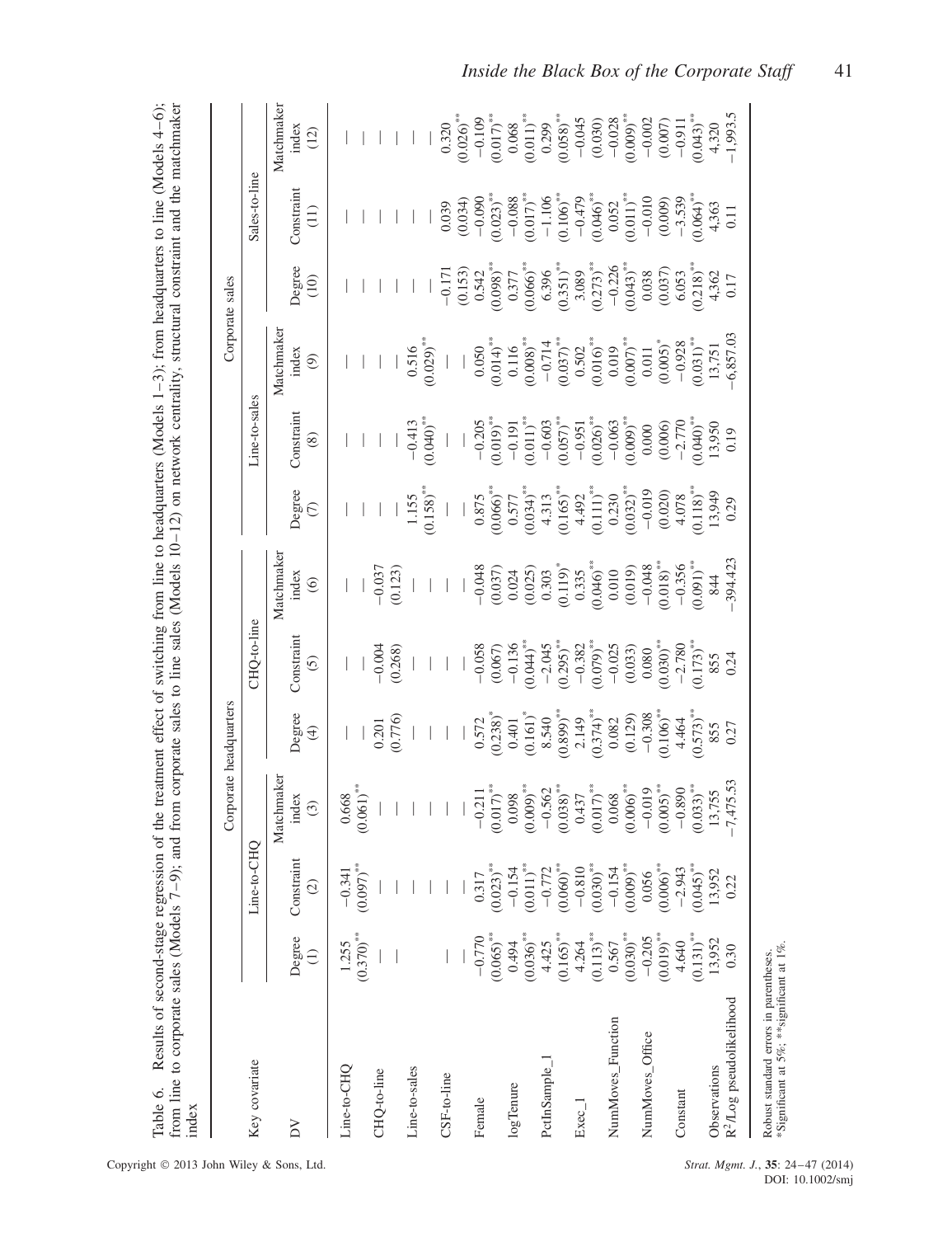people who transition from line to staff and those who move in the opposite direction during the month of November 2006. We focus on this month because this is the middle month in the first tranche of e-mail data, so we can examine communication patterns both before and after the transition. To see how the transition unfolds over a longer interval of time, we then append a final data point from the Time 2 window of e-mail data, corresponding to the first quarter of 2008. This final point most likely approximates an individual's steadystate, post-transition rate of communicating within each represented group. Each chart also includes upper and lower bounds, indicating the overall email patterns of employees who stay in the line organization (lower) or the corporate staff (upper) throughout the observation period, spanning from late 2006 through early 2008.

The upper bound in Figure 2(a) shows that for stayers in CHQ, approximately 65 percent of their interactions occur with other individuals in CHQ. The lower bound indicates that for stayers in the line organization, only about 2.5 percent of their total interactions occur with members of headquarters. The dotted, upward sloping curve shows, for individuals who switch from line to CHQ jobs in November 2006, the weekly percentage of e-mail interactions with members of the corporate staff. The most important point to draw from the figure is that there appears to be a relatively quick shift in communication partners upon job changes, but even a full year later, movers have networks that are less concentrated within the line or staff than colleagues who do not move. For instance, one month after their move to CHQ, former members of the line already have shifted approximately 45 percent of their interaction to CHQ (versus 2.5% for a typical member of the line organization at baseline). A little more than a year later, this number increases to 60 percent, but it is still below the 65 percent level for employees who began and remained in staff jobs. For individuals who move from CHQ to the line organization (dashed line), within-CHQ communications drop below 20 percent by the second week after the move and fall to about 10 percent at the end of our observation window. Once again, the data show a relatively quick shift in network composition, but they also suggest that individuals who move from headquarters retain more contacts in CHQ than do typical members of the line organization.

# **DISCUSSION AND CONCLUSION**

Theories of the multidivisional firm place significant emphasis on the role of the corporate staff, but empirical research on the staff's function is limited. In an analysis of e-mail communications, we begin to open the black box of the corporate staff to reveal its internal wiring. We know from the literature that coordination among autonomous operating units is one of the central purposes of the corporate headquarters and other corporate-level staff units. Consistent with this work, we find that members of the corporate staff have broad, unconstrained networks that frequently stitch together colleagues from different business units.

To understand the differences in network structure between members of the staff and the line organization, we attempt to separate a process of nonrandom selection or assignment from a true treatment effect. We exploit HR data on intrafirm mobility and the temporal dimension of the email data to study how communication networks change when employees transition, in both directions, between the line organization and either the headquarters unit or the corporate sales force. We present evidence that the differences in network structure between members of the line organization and the corporate staff stem partially from the structure of the organization *per se* but also result from a sorting process that assigns individuals with broader networks to corporate staff roles. We find no evidence that people with narrow, closed networks vacate corporate staff jobs to join the line organization.

Taken together, our findings hint at the presence of a 'corporate imprimatur' effect, in which people with broader networks move into corporate staff roles; the move to the corporate staff then further broadens individuals' networks; and individuals who have cultivated broad networks in corporate staff jobs retain this general network structure even if they return to the line organization. Interestingly, there is rapid turnover in the specific contacts in employees' networks following instances of job mobility, but although most individual contacts change, the overall shape of employees' egocentric networks—their levels of centrality, cross-boundary integration, and constraint—may be permanently influenced by employment spells in the corporate staff.

This research has a number of limitations that merit mention. First, despite the large quantity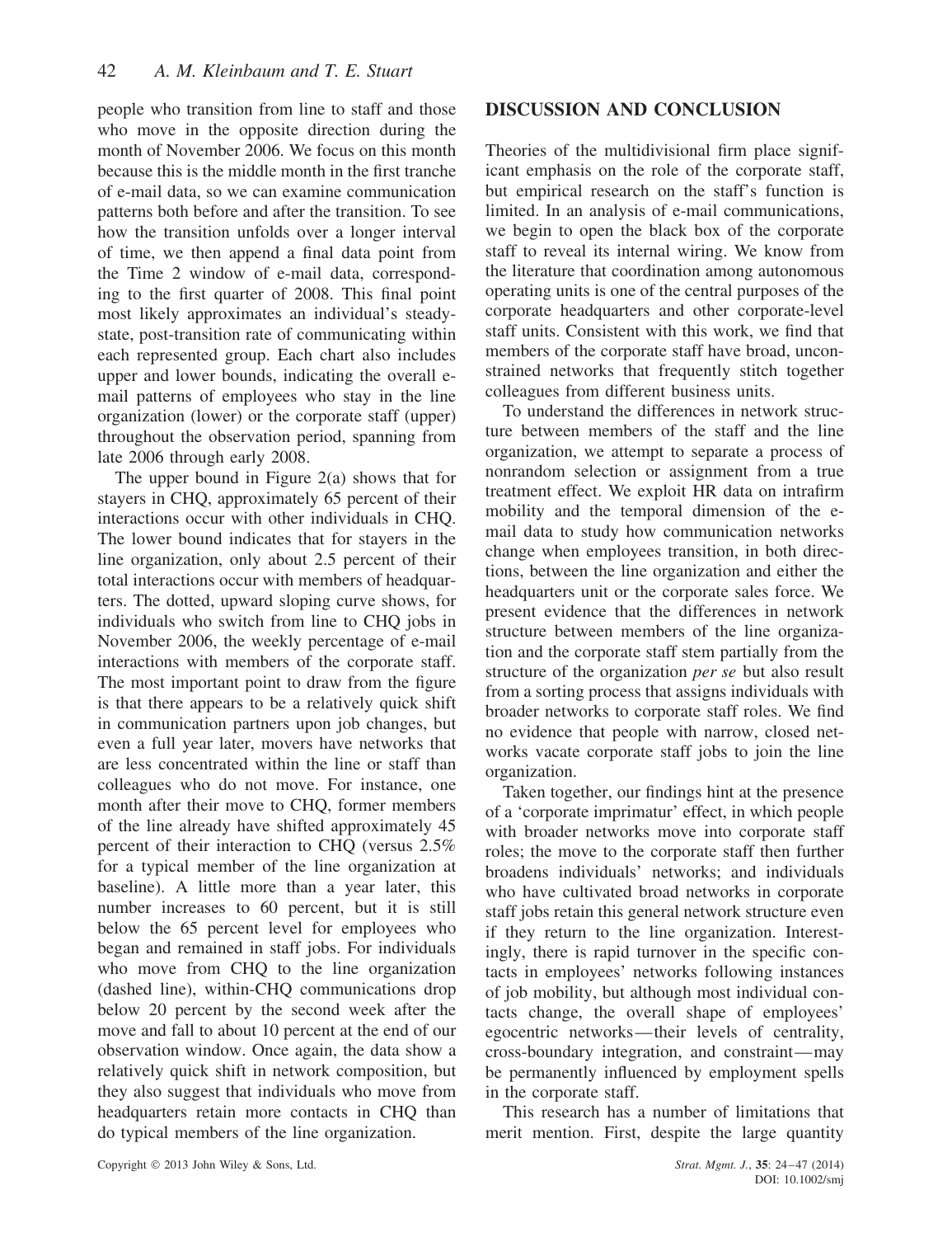

Figure 2. Weekly communication patterns among employees who change jobs between the corporate staff (headquarters and sales force) and the line organization during the month of November 2006. (a) Switchers between positions in Corporate Headquarters and the line organization. (b) Switchers between positions in the Corporate Sales Force and the line organization

of e-mail data, this is a case study of one firm. We have no basis on which to claim that the findings are generalizable to other organizations. The company we study is one with many, related business units. Our field interviews underscore that members of both headquarters and the corporate sales force are intended to coordinate actively across SBUs. As such, we believe that BigCo is a typical example of the category of large, relateddiversified firm. If it pursues coordination more vigorously than other such firms, we would guess

that this difference in more a matter of extent than of kind. However, this is a conjecture; the data do not allow us to generalize beyond this single case.

Second, our analysis is limited by the relatively small number of people who exit the corporate headquarters to return to the line organization during the observation window. Despite the small number of job changes, the parameters on the effects of CHQ-to-line mobility are estimated with a reasonable level of precision. Nevertheless, given the small number of mobility events, it is difficult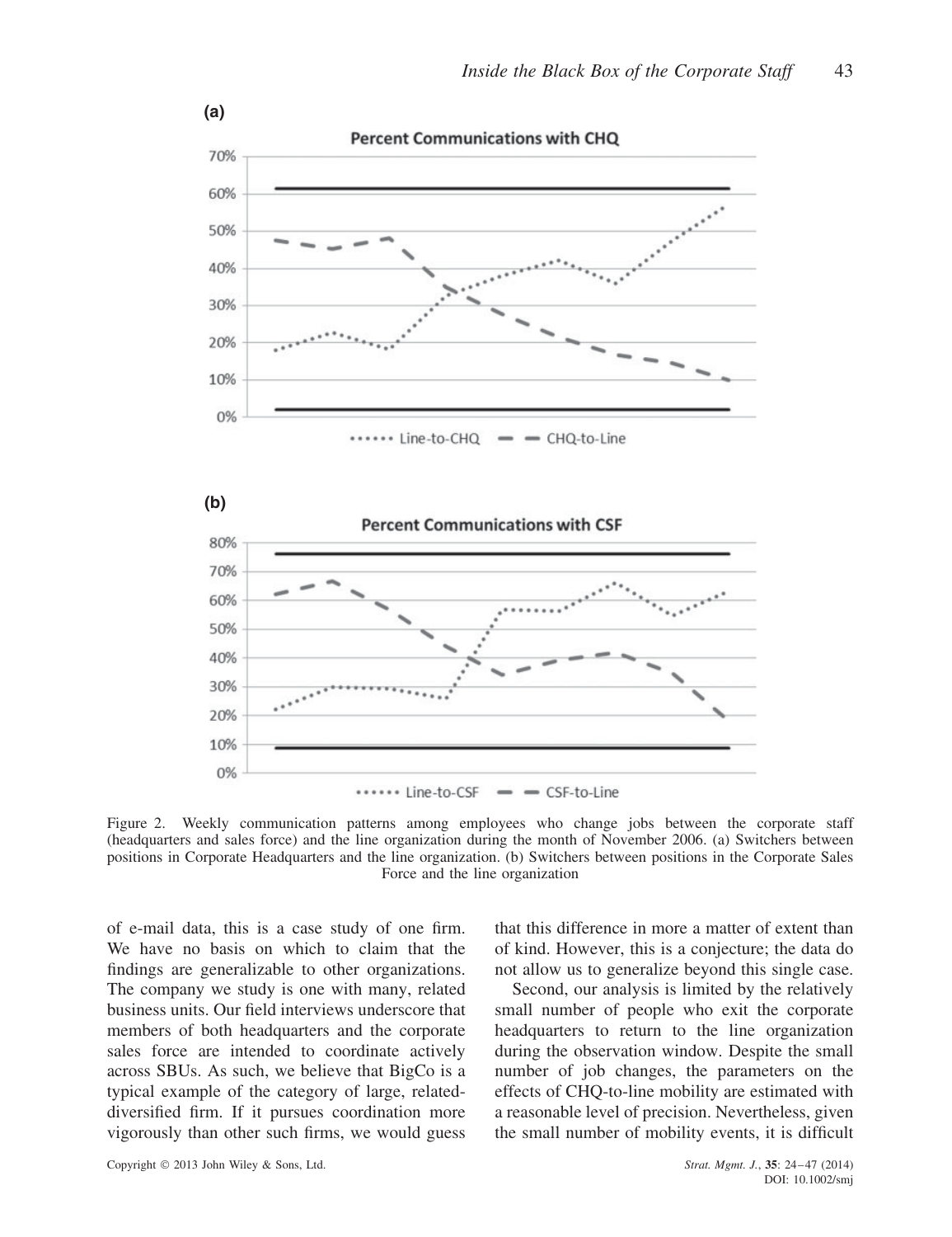to know if the results may be idiosyncratic to movers in some way that is not addressed by the covariates used to compute the propensity scores.

Third, although our argument that members of the corporate staff should have larger, sparser, and more integrative networks than those in the line organization rests on the presumption that a central role of the corporate staff is coordination, we do not observe coordination directly. Rather, coordination is the unobserved mechanism that drives our baseline hypothesis. The fact that the hypothesis is supported provides evidence consistent with the coordinating role of the corporate center, but it does not prove the point. Future research could explore this mechanism more directly by, for example, linking the network variables that we develop to measures of coordination quality at the individual or team level. More generally, this point suggests that network structure may be a necessary, but insufficient, condition for just about any outcome. We might reasonably assert that for an actor to coordinate the actions of two others, she must be connected to them both, but the converse is not true: connection does not necessarily imply coordination. Future research should move beyond network structure to take more seriously the role of agency in networks (Burt, 2010: 221–227).

Fourth, we are intrigued by the question of how individuals' career strategies interplay with the findings in the paper, but we are unable to address the issue directly with the data available to us. For instance, dating at least back to Kanter (1977), we have known that job spells in corporatelevel units may be beneficial for managers' career prospects. Kanter writes, '[People moving to the headquarters] would have exposure and make connections that would further their careers. No one ever advances who had not spent some time in headquarters,' (Kanter, 1977: 33). In essence, via 'exposure and connections,' Kanter argues that there is a causal effect of being in headquarters on one's network structure. This is consistent with the findings of our study, but it also underscores the role of deliberate career strategies in the types of mobility events that we observe and analyze. It is distinctly possible that transitions to the corporate staff, and the associated network structures, are the result of specific and deliberate career trajectories (Kleinbaum, 2012).

A related shortcoming is that distinguishing between position-based and person-based explanations gets us only part of the way to an understanding of true, causal mechanisms. In the case of job mobility, we do not know, for instance, to what extent the matching of broad networks to staff roles is a consequence of selection by the company of individuals into specific roles or of self-selection by individual employees to jobs that match their social capital profiles, or both. Alternatively, if some people in the line organization play coordinating, liaison-type roles *within* their divisions, those roles could be associated both with broader networks than the typical manager and with a higher probability of mobility into the corporate staff. Under this scenario, the results are explained by a persistent division of labor in the organization, in which a subset of the managerial population consistently sorts into coordinationfocused job roles, rather than by person-based explanations.

# **Contributions and implications**

Despite these limitations, we make several contributions to the literature. First, our results raise questions about the conventional wisdom regarding the primacy of structure in the implementation of corporate strategy. We find evidence that structure matters: the results suggest that assigning someone to the corporate center has a causal effect on the structure of her network. However, we also find that selection of who populates corporate-level organizational units is critical. Our results show that employees either sort or are selected into different roles based in part on the structure of their networks: employees with broader, sparser, more integrative networks are more likely to transition into the corporate staff. In fact, our results may suggest that there is a corporate staff type. There is a long history of research showing that people sort into different organizational roles based on ascribed characteristics (Bielby and Baron, 1986), but ours is the first study we know of that offers evidence of systematic sorting of people into corporate staff roles. This finding is particularly important because it raises the possibility that having the right lateral coordinating structures in place may not be sufficient to realize fully the coordination benefits of a diversified corporate strategy. There may be additional benefit to populating those structures with the right people—namely, 'corporate types' who are more prone to create broad networks. Additional research is needed to verify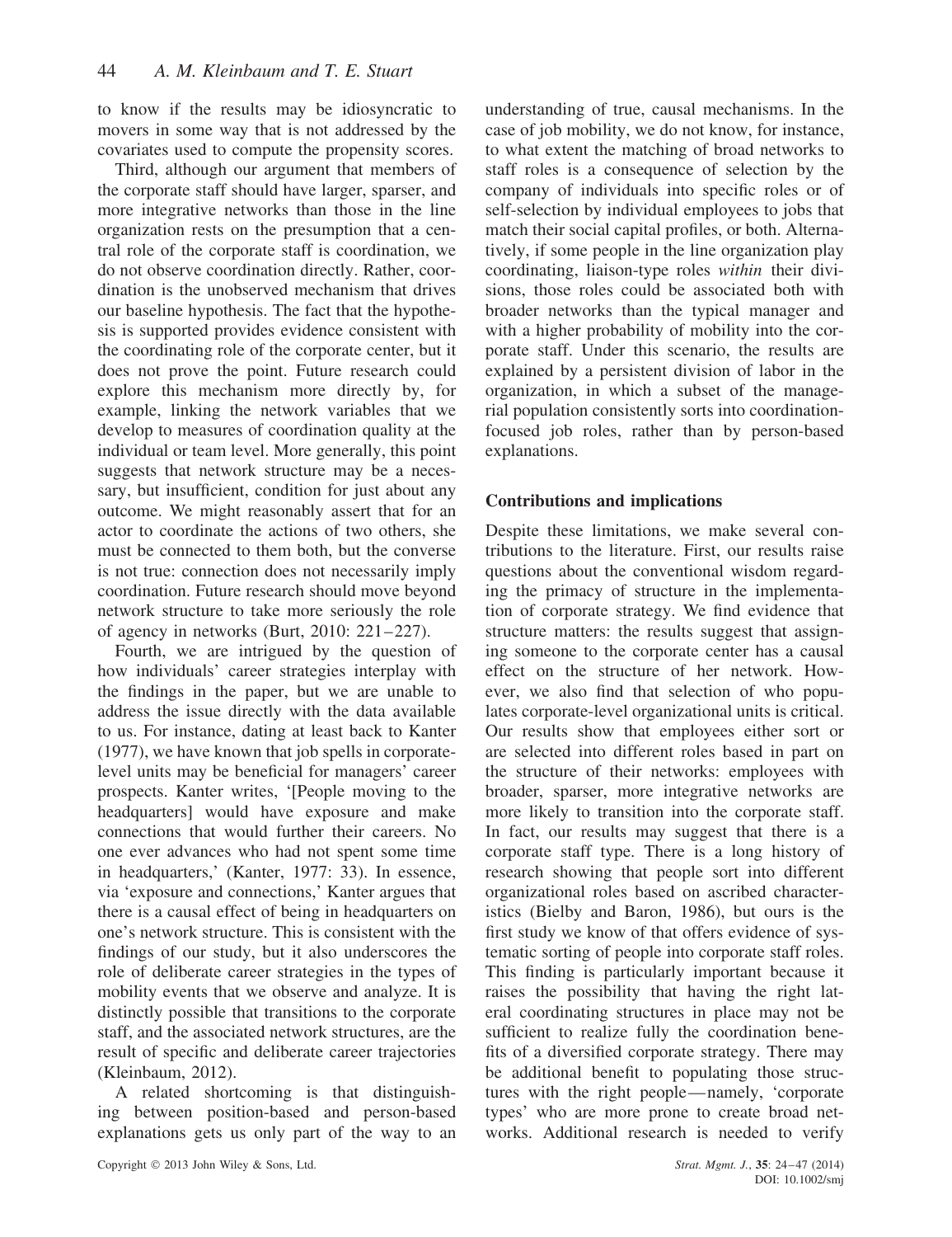these suggestions; as such, we posit that research on the social structure of the corporation is more important to the study of strategy implementation than has been recognized.

Second, our results suggest that formal organizational structure sometimes—but only sometimes—has the intended effect on networks. Tom Allen, echoing Thompson (1967), has argued, 'The real goal of formal organization is the structuring of communication patterns,' (Allen, 1977: 211). If this assertion is accurate and if the role of headquarters is to coordinate the activities of a disparate set of actors in the line organization, our results suggest that moving people into the corporate staff has the intended effect: it serves to broaden their networks. But we also find that moving people out of the corporate staff does not serve to focus their networks more narrowly. A tentative conclusion from our results, like those of Gulati and Puranam (2009) and Corredoira and Rosenkopf (2010), might be that formal structure appears better suited to facilitate the formation of ties than the dissolution of ties.

An alternative possibility exists, however: perhaps the reason networks do not shrink when individuals move from the staff into the line is because even if their formal roles become less focused on coordination, they nevertheless can still provide value to the organization through informal coordination. This explanation for the unexpected asymmetry in our results for Hypothesis 1 would be consistent with theoretical work on the inherent imperfection of formal structure (Galbraith, 1973) and the valuable, compensating role of social structure (Kleinbaum and Tushman, 2007). We leave it for future research to determine the extent to which each of these possibilities explains the persistence of ties.

Third, we make a contribution by developing the construct of cross-boundary integration and its measure, the matchmaker index. While the measure is simple, we believe that it is a useful summary statistic for the degree to which an individual is positioned to integrate across organizational boundaries within firms. There is a voluminous literature on intraorganizational networks that employs the construct of structural holes, and we have no doubt that brokerage is a very important phenomenon with well-documented consequences. But other network phenomena, such as coordination, have been studied less extensively. And while previous scholars have described structures (Gould and Fernandez, 1989) and psychological orientations (Obstfeld, 2005) related to the phenomenon of network-based mediation, the lack of a simple measure has limited progress. By contributing the matchmaker index, we hope to stimulate new avenues of research. We begin that task here by examining the network-based origins of coordination by the corporate staff.

We conclude with reference to Rumelt, Schendel, and Teece's (1994) research agenda for the field of strategy. They identify four fundamental questions to animate research in the field. One of the four questions asks, 'What are the functions of the headquarters unit in a multibusiness firm?' Obviously, one answer to this question is that CHQ drives coordination between operating units in the M-form, but the important antecedent concerns the mechanisms through which this coordination is achieved. We suggest that the final, and broadest, contribution of this study is to provide a rare empirical glimpse inside the black box of the corporate staff as a small step along the road to understanding how coordination may occur in modern, complex organizations.

#### **ACKNOWLEDGEMENTS**

The authors are grateful to Pierre Azoulay, Amanda Cowen, Connie Helfat, Andy King, Margie Peteraf, Mike Tushman, Paul Wolfson, Associate Editor Steven Floyd, two anonymous SMJ reviewers, and seminar participants at Columbia, Dartmouth, and Stanford for valuable comments and suggestions on this paper. Any remaining errors are entirely our own.

# **REFERENCES**

- Allen TJ. 1977. *Managing the Flow of Technology: Technology Transfer and the Dissemination of Technological Information Within the R&D Organization*. MIT Press: Cambridge, MA.
- Andrews KR. 1971. *The Concept of Corporate Strategy*. Dow Jones-Irwin: Homewood, IL.
- Ansoff HI. 1965. *Corporate Strategy; an Analytic Approach to Business Policy for Growth and Expansion*. McGraw-Hill: New York.
- Azoulay P, Ding W, Stuart TE. 2009. The impact of academic patenting on the rate, quality, and direction of (public) research output. *Journal of Industrial Economics* **57**(4): 637–676.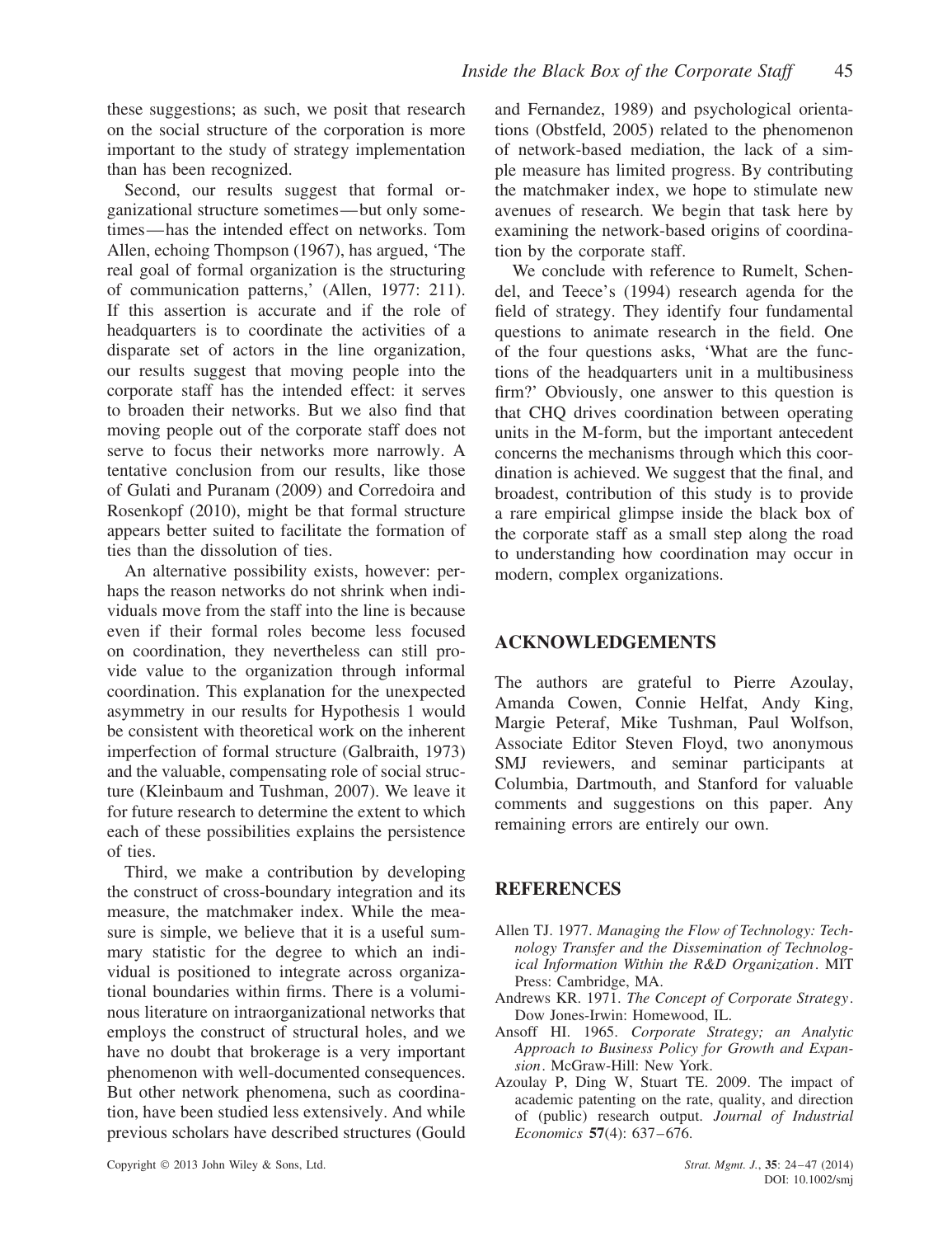- Bielby WT, Baron JN. 1986. Men and women at work: sex segregation and statistical discrimination. *American Journal of Sociology* **91**(4): 759–799.
- Bonacich P. 1987. Power and centrality: a family of measures. *American Journal of Sociology* **92**(5): 1170–1182.
- Borgatti SP, Everett MG, Freeman LC. 2006. *UCINet VI for Windows: Software for Social Network Analysis, Version*. Analytic Technologies: Cambridge, MA.
- Bourgeois LJ, Brodwin DR. 1984. Strategic implementation: five approaches to an elusive phenomenon. *Strategic Management Journal* **5**(3): 241–264.
- Bower JL. 1970. *Managing the Resource Allocation Process: a Study of Corporate Planning and Investment* (2nd edn). Graduate School of Business Administration, Harvard University: Boston, MA.
- Bowman EH, Helfat CE. 2001. Does corporate strategy matter? *Strategic Management Journal* **22**(1): 1.
- Burt RS. 1992. *Structural Holes: The Social Structure of Competition*. Harvard University Press: Cambridge, MA.
- Burt RS. 2010. *Neighbor Networks: Competitive Advantage Local and Personal*. Oxford University Press: Oxford, UK.
- Chandler AD. 1962. *Strategy and Structure: Chapters in the History of the Industrial Enterprise*. MIT Press: Cambridge, MA.
- Chandler AD. 1990. *Scale and Scope: the Dynamics of Industrial Capitalism*. Belknap Press of Harvard University Press: Cambridge, MA.
- Coleman JS. 1988. Social capital in the creation of human capital. *American Journal of Sociology* **94**: S95–S120.
- Collis DJ, Young D, Goold M. 2007. The size, structure, and performance of corporate headquarters. *Strategic Management Journal* **28**(4): 383–405.
- Corredoira RA, Rosenkopf L. 2010. Should auld acquaintance be forgot? The reverse transfer of knowledge through mobility ties. *Strategic Management Journal* **31**(2): 159–181.
- Dehejia RH, Wahba S. 2002. Propensity score-matching methods for nonexperimental causal studies. *Review of Economics and Statistics* **84**(1): 151–161.
- Eisenhardt KM. 1989. Building theories from case study research. *Academy of Management Review* **14**(4): 532–550.
- Feld SL. 1981. The focused organization of social ties. *American Journal of Sociology* **86**(5): 1015–1035.
- Fligstein N. 2001. *The Architecture of Markets: An Economic Sociology of Twenty-First-Century Capitalist Societies*. Princeton University Press: Princeton, NJ.
- Foss NJ. 1997. On the rationales of corporate headquarters. *Industrial and Corporate Change* **6**(2): 313–338.
- Freeman LC. 1979. Centrality in social networks: conceptual clarification. *Social Networks* **1**: 215–239.
- Galbraith JR. 1973. *Designing Complex Organizations*. Addison-Wesley: Reading, MA.
- Galbraith JR, Nathanson DA. 1978. *Strategy Implementation: The Role of Structure and Process*. West: St. Paul, MN.
- Ghoshal S, Bartlett CA. 1990. The multinational corporation as an interorganizational network. *Academy of Management Review* **15**(4): 603–625.
- Goold M, Campbell A. 1987. *Strategies and Styles: The Role of the Centre in Managing Diversified Corporations*. Basil Blackwell: Oxford, UK; New York.
- Goold M, Campbell A, Alexander M. 1994. *Corporate-Level Strategy: Creating Value in the Multibusiness Company*. Wiley: New York.
- Gould RV, Fernandez RM. 1989. Structures of mediation: a formal approach to brokerage in transaction networks. *Sociological Methodology* **19**: 89–126.
- Govindarajan V. 1986. Decentralization, strategy, and effectiveness of strategic business units in multibusiness organizations. *Academy of Management Review* **11**(4): 844–856.
- Gulati R, Puranam P. 2009. Renewal through reorganization: the value of inconsistencies between formal and informal organization. *Organization Science* **20**(2): 422–440.
- Gupta AK, Govindarajan V. 1984. Business unit strategy, managerial characteristics, and business unit effectiveness at strategy implementation. *Academy of Management Journal* **27**(1): 25–41.
- Handcock MS, Hunter DR, Butts CT, Goodreau SM, Morris M. 2008. Statnet: software tools for the representation, visualization, analysis and simulation of network data. *Journal of Statistical Software* Available at: http://www.jstatsoft.org/v24/i01/paper/ (accessed 17 April 2013).
- Heckman JJ, Borjas GJ. 1980. Does unemployment cause future unemployment? Definitions, questions and answers from a continuous time model of heterogeneity and state dependence. *Economica* **47**(187): 247–283.
- Hernán MÁ, Brumback B, Robins JM. 2000. Marginal structural models to estimate the causal effect of zidovudine on the survival of HIV-positive men. *Epidemiology* **11**(5): 561–570.
- Kanter RM. 1977. *Men and Women of the Corporation*. Basic Books: New York.
- Khanna T, Palepu K. 2000. The future of business groups in emerging markets: long-run evidence from Chile. *Academy of Management Journal* **43**(3): 268–285.
- Kleinbaum AM. 2012. Organizational misfits and the origins of brokerage in intrafirm networks. *Administrative Science Quarterly* **57**(3): 407–452.
- Kleinbaum AM, Jordan AH, Audia P. 2012. Do you read me? How perceptions of empathy shape selfmonitors' brokerage in social networks. Tuck Working paper, Dartmouth College. Available at: http://ssrn.  $\text{com/abstract}=2134566$  (accessed 31 October 2012).
- Kleinbaum AM, Stuart TE, Tushman ML. 2013. Discretion within constraint: homophily and structure in a formal organization. *Organization Science* Available at: http://orgsci.journal.informs.org/content/ early/2013/02/08/orsc.1120.0804.abstract (accessed 9 February 2013).
- Kleinbaum AM, Tushman ML. 2007. Building bridges: the social structure of interdependent innovation. *Strategic Entrepreneurship Journal* **1**(1): 103–122.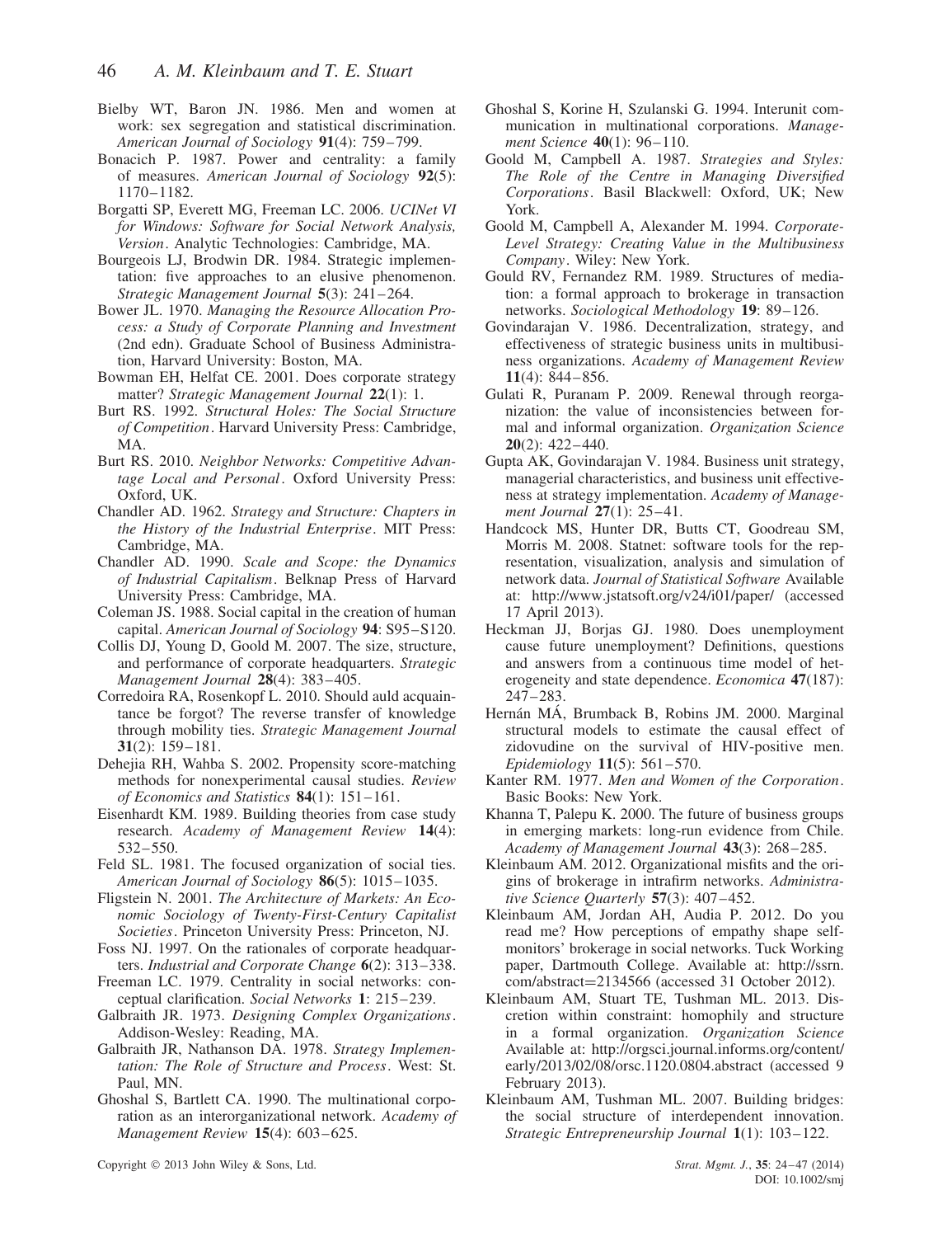- Kogut B, Zander U. 1992. Knowledge of the firm, combinative capabilities, and the replication of technology. *Organization Science* **3**(3, Focused Issue: Management of Technology): 383–397.
- Lorsch JW, Morse JJ. 1974. *Organizations and their Members: A Contingency Approach*. Harper & Row: New York.
- Marmaros D, Sacerdote B. 2006. How do friendships form? *Quarterly Journal of Economics* **121**(1): 79–119.
- Montgomery CA. 1994. Corporate diversification. *Journal of Economic Perspectives* **8**(3): 163–178.
- Nochur KS, Allen TJ. 1992. Do nominated boundary spanners become effective technological gatekeepers? *IEEE Transactions on Engineering Management* **39**(3): 265–269.
- Nohria N, Ghoshal S. 1994. Differentiated fit and shared values: alternatives for managing headquarterssubsidiary relations. *Strategic Management Journal* **15**(6): 491–502.
- Obstfeld D. 2005. Social networks, the *Tertius Iungens* orientation, and involvement in innovation. *Administrative Science Quarterly* **50**(1): 100–130.
- Ouchi WG. 1980. Markets, bureaucracies, and clans. *Administrative Science Quarterly* **25**(1): 129–141.
- Papke LE, Wooldridge JM. 1996. Econometric methods for fractional response variables with an application to 401 (K) plan participation rates. *Journal of Applied Econometrics* **11**(6): 619–632.
- Parsons T. 1956. Suggestions for a sociological approach to the theory of organizations-I. *Administrative Science Quarterly* **1**: 63–85.
- Penrose ET. 1959. *The Theory of the Growth of the Firm* (1995 edn). Oxford University Press: Oxford, UK.
- Powell WW. 1990. Neither market nor hierarchy: network forms of organization. In *Research in Organizational Behavior* (Volume **12**), Staw BM, Cummings LL (eds). JAI Press: Greenwich, CT; 295–336.
- Quintane E, Kleinbaum AM. 2011. Matter over mind? E-mail data and the measurement of social networks. *Connections* **31**(1): 22–46.
- R Development Core Team. 2010. *R: A Language and Environment for Statistical Computing, Version 2.11.1* . R Foundation for Statistical Computing: Vienna, Austria.
- Robins JM. 1999. Marginal structural models versus structural nested models as tools for causal inference. In *Statistical Models in Epidemiology: The Environment and Clinical Trials*, Halloran ME, Barry D (eds). Springer-Verlag: New York.
- Rosenbaum PR, Rubin DB. 1984. Reducing bias in observational studies using subclassification on the propensity score. *Journal of the American Statistical Association* **79**(387): 516–524.
- Rubin DB. 1977. Assignment to treatment group on the basis of a covariate. *Journal of Educational Statistics* **2**(1): 1–26.
- Rumelt RP, Schendel D, Teece DJ. 1994. *Fundamental Issues in Strategy : A Research Agenda*. HBS Press: Boston, MA.
- Sasovova Z, Mehra A, Borgatti SP, Schippers MC. 2010. Network churn: the effects of self-monitoring personality on brokerage dynamics. *Administrative Science Quarterly* **55**(4): 639–670.
- Simmel G. 1902. *The Sociology of Georg Simmel* (1950 edn). Wolff KH (Trans.) Free Press: Glencoe, IL.
- Thompson JD. 1967. *Organizations in Action; Social Science Bases of Administrative Theory*. Transaction: New Brunswick, NJ.
- Tushman ML, Katz R. 1980. External communication and project performance: an investigation into the role of gatekeepers. *Management Science* **26**(11): 1071–1085.
- Villalonga B. 2004. Diversification discount or premium? New evidence from the business information tracking series. *Journal of Finance* **59**(2): 479–506.
- Wasserman S, Faust K. 1994. *Social Network Analysis: Methods and Applications*. Cambridge University Press: New York.
- Williamson OE. 1975. *Markets and Hierarchies, Analysis and Antitrust Implications: A Study in the Economics of Internal Organization*. Free Press: New York.
- Wuchty S, Uzzi B. 2011. Human communication dynamics in digital footsteps: a study of the agreement between self-reported ties and e-mail networks. *PLoS ONE* **6**(11): e26972.
- Zipf GK. 1949. *Human Behavior and the Principle of Least Effort: An Introduction to Human Ecology*. Addison-Wesley: Cambridge, MA.

#### **SUPPORTING INFORMATION**

#### **Additional supporting information may be found in the online version of this article:**

#### **Appendix S1:** Sample

**Appendix S2:** Summary statistics and correlation matrix for Time 1 data

**Appendix S3:** The proportion of the average individual's Time 1 contacts retained in Time 2, reported for categories of employees defined by job at both Time 1 and Time 2. The 'staff' categories refer specifically to either CHQ or CSF, as indicated in the headers of data columns, not to CHQ and CSF combined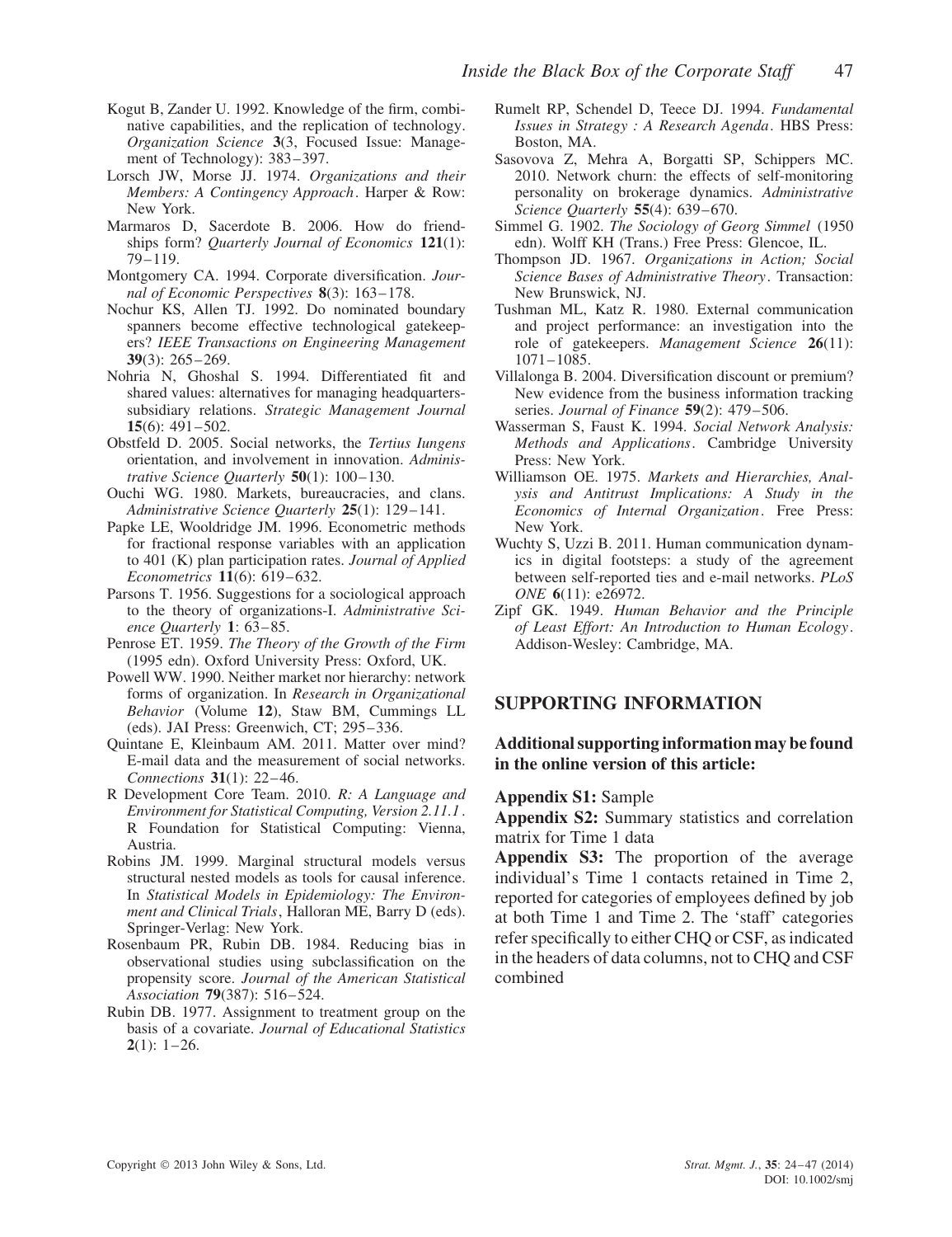#### **Online Appendix**

**to** 

# **Inside the Black Box of the Corporate Staff: Social Networks and the Implementation of Corporate Strategy**

# **Appendix 1: Sample**

We refer to the 30,328 people about whom we received data from BigCo as the 'full sample.' All internal e-mail information that was on the server at the times of data collection was included in our data set. BigCo provided the data in the form of 30,328 text files for each observation period, each representing the communication activity of a single person, which we then cleaned and parsed. To protect the privacy of individual employees, messages were stripped of all content, leaving only information about the sender, recipient(s) and time/date sent. The names of senders and recipients were replaced with encrypted identifiers. We consolidated these files and expanded each multiple-recipient message to include one entry for each unique dyad during each observation period. The complete data set contains 268 million dyadic e-mail communications across the two observation periods.

The sample contains 24 percent of the firm's U.S. employee population and was collected through a snowball sampling procedure. Our initial point of entry into the organization was the corporate sales force: we invited 180 people to participate in the study. Of these 180, about half worked in the corporate sales force itself. Members of the other half were nominated by managers in the sales force, but they held jobs distributed throughout the organizational units of the company. Of the total group, 91 individuals agreed to participate, 25 of whom we were unable to include because they worked outside the U.S.<sup>1</sup> In turn, the remaining 66 individuals

<sup>&</sup>lt;sup>1</sup> Unfortunately, the sample is limited to U.S-based employees because laws protecting employee privacy effectively precluded collection of this sort of data in much of Europe and parts of Asia.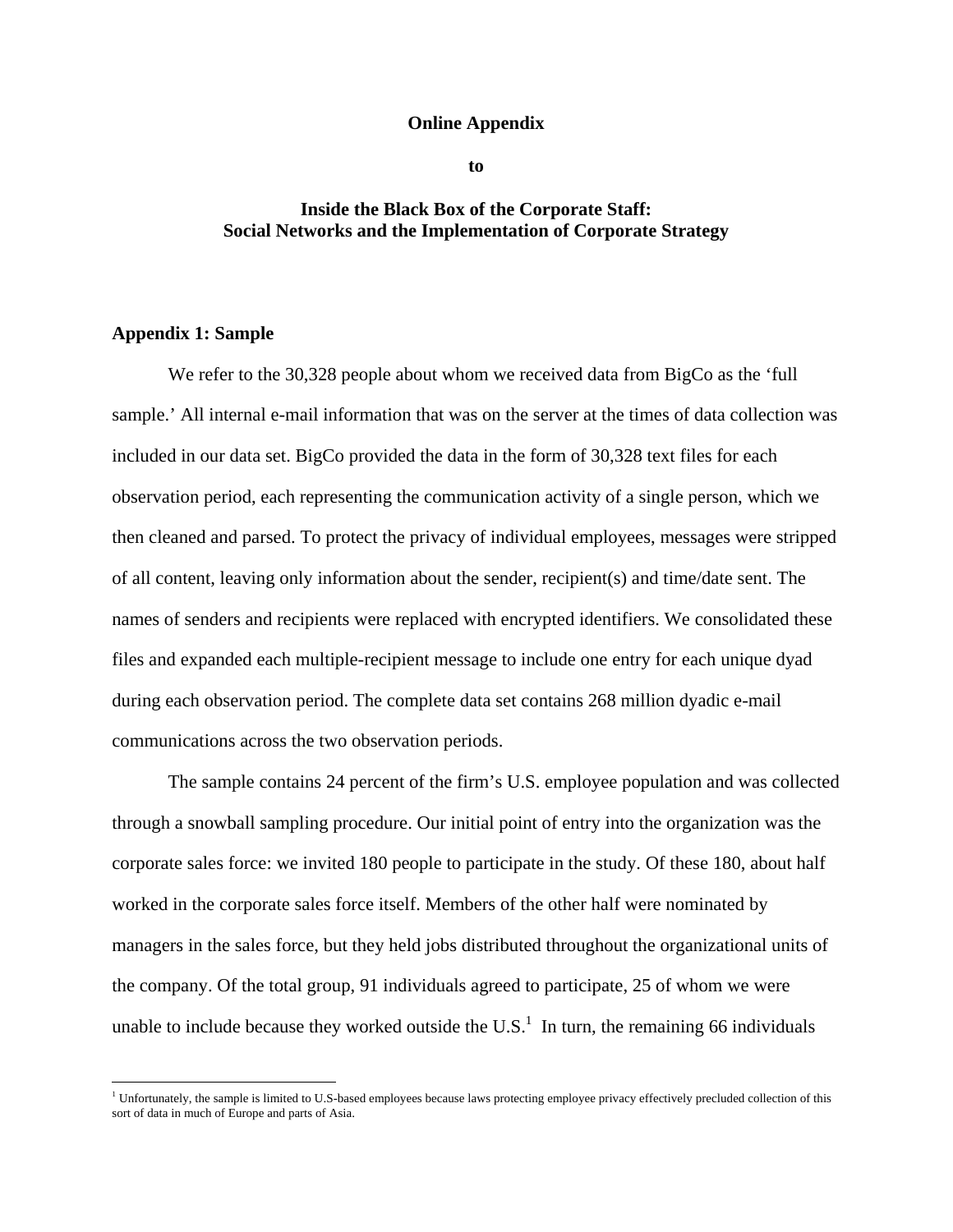(we term this group the 'core sample') communicated with an additional 30,262 U.S. employees. The company then provided complete e-mail data for all 30,328 U.S.-based employees (the 66 core sample members and their 30,262 direct contacts).

Although this is not a true random sample, it is compellingly large and the sampling procedure assures that we have a very broad cross section of BigCo employees. This is because BigCo provided complete e-mail records for all individuals who were directly linked to one or more of the 66 individuals in the core sample, which casts a wide net in sweeping people into the sample. An example illustrates why: one of the 66 individuals in the core sample received a mass e-mail that was sent to him and 1,214 co-recipients. This single message accounts for over 4 percent of our full sample because the sampling procedure sweeps the complete e-mail records of the sender and all 1,214 co-recipients into our dataset. In fact, the 66 individuals in the core sample possess an average of 3,415 direct contacts in the full sample, although the vast majority of these contacts exchange only mass e-mails. In short, given the protocol for recruiting the sample, we believe that the presence of widely distributed bulk e-mails<sup>2</sup> comes close to generating a random sample.<sup>3</sup>

We narrow our sample by excluding 3,107 people because they were administrative assistants, rank-and-file employees<sup>4</sup>, or because they left the firm before the end of the observation window. We also drop from the full sample 350 people who changed jobs multiple

 $<sup>2</sup>$  Because these large-scale announcements may play a valuable role in coordination, we include them in our analysis, even as we acknowledge</sup> that they may not represent interactions that are socially meaningful. Results are substantively identical if we exclude mass e-mails, robustly defined by various thresholds.

<sup>&</sup>lt;sup>3</sup> In another project (Kleinbaum, 2012), we have gone to great lengths to address any potential bias that might arise from our snowball sampling procedure. Specifically, we exploited the large sample size (30,328 people) by drawing a set of stratified random sub-samples from the full sample. When we do this, every analysis we have performed to date on a sub-sample has produced substantively similar results between the full sample and the random sub-sample. We cannot know it to be definitively true, but given this fact, along with the fact that extensive, cross-cutting email distribution lists were used to recruit most of the members of the overall sample, we think it likely that the full sample is nearly random. Unfortunately, we cannot employ the random sub-sample in the present analysis because our focus on such a small sub-population (namely, people who move between line and staff jobs during a relatively short interval of time) makes drawing sub-samples infeasible. The number of mobility events is sufficiently few that we need to preserve the entire sample for this analysis. 4

<sup>&</sup>lt;sup>4</sup> We excluded rank-and-file employees from our sample because they are significantly under-represented in our data set. We suspect, but cannot confirm, that they are under-represented in part because many of them play purely support, technical or non-managerial roles (e.g., custodial staff, assembly line, etc.) that caused them to be excluded from our snowball sampling strategy. For theoretical clarity we focus on the managerial population. However, all results are substantively unchanged if we include rank-and-file employees in the analysis.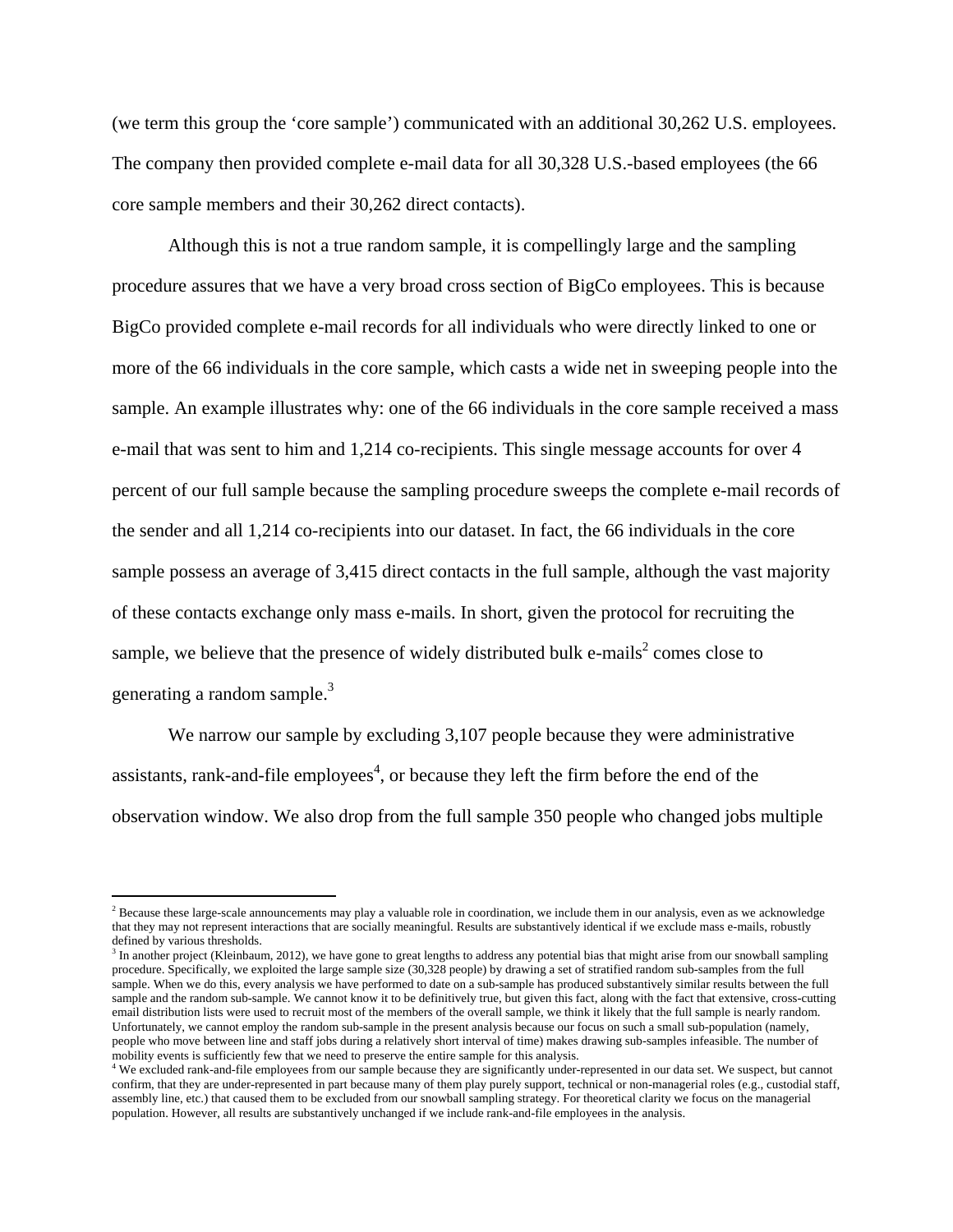times or moved within the corporate staff.<sup>5</sup> For the remaining people, we drop all communications that occurred before our observation period, because the availability of such messages may depend on individual e-mail quotas and retention practices.

These 350 include 25 people who switched from corporate sales to the headquarters unit and 20 people who moved in the opposite direction, from CHQ to CSF. Because these are moves *within* the corporate staff, we exclude these mobility events from the analysis. We also drop from our sample 306 people who changed jobs multiple times during the observation window, many of whom cycle back and forth between staff and line jobs. Our concern is that these individuals are on temporary job assignments and therefore it is unclear what mobility means in these instances.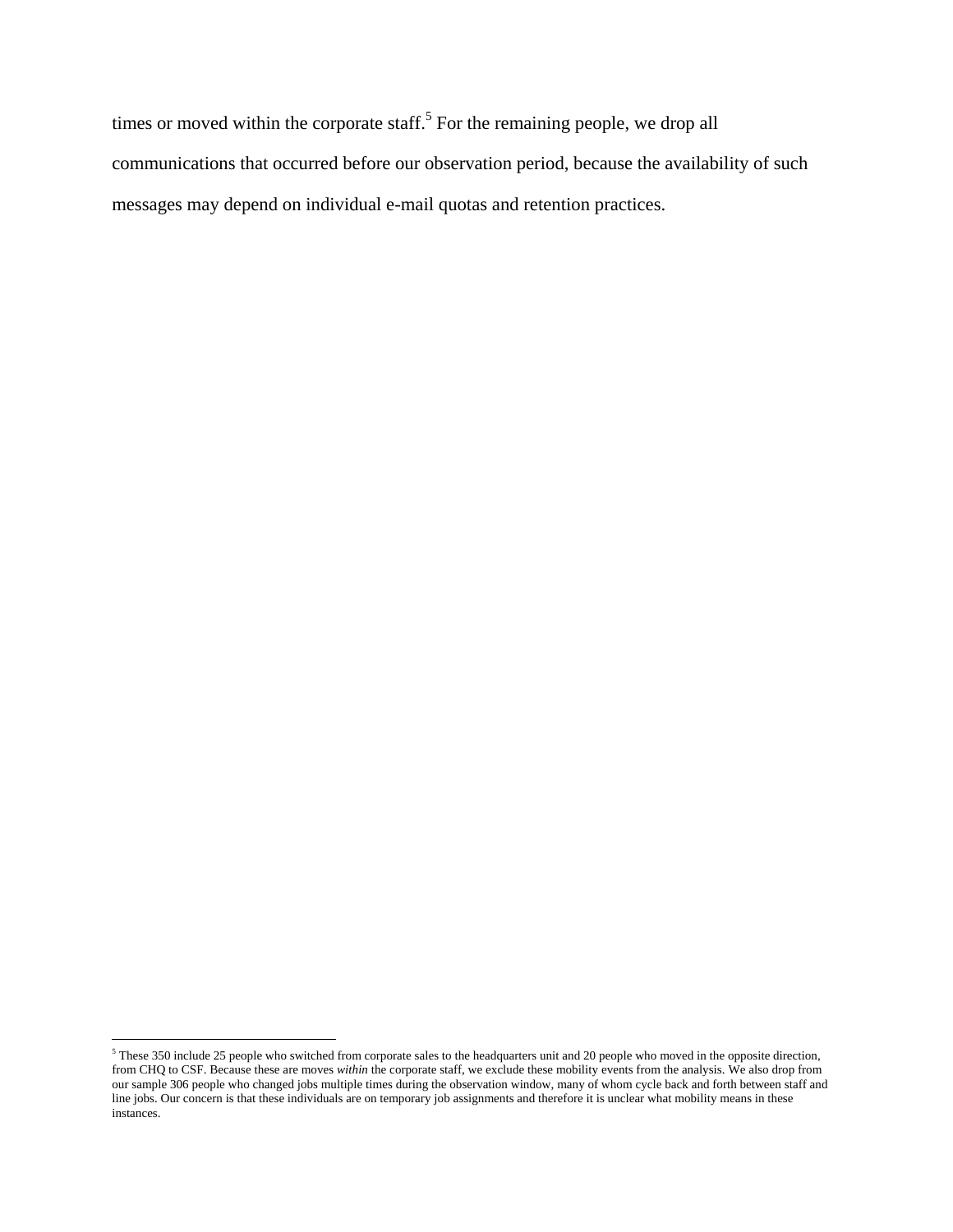|      |                          | Mean   | S.D.   | (1)              | (2)       | (3)                         | (4)       | (5)       | (6)              | 71     | (8)                         | (9)    | (10)                                       | (11) | (12) | (13) |
|------|--------------------------|--------|--------|------------------|-----------|-----------------------------|-----------|-----------|------------------|--------|-----------------------------|--------|--------------------------------------------|------|------|------|
| (1)  | Line-To-CHQ              | 0.42%  | 6.49%  |                  |           |                             |           |           |                  |        |                             |        |                                            |      |      |      |
| (2)  | CHQ-To-Line              | 0.12%  | 3.51%  | $-0.0023$        |           |                             |           |           |                  |        |                             |        |                                            |      |      |      |
| (3)  | Line-To-CSF              | 2.12%  | 14.40% | $-0.0096$        | $-0.0052$ |                             |           |           |                  |        |                             |        |                                            |      |      |      |
| (4)  | CSF-To-Line              | 2.29%  | 14.95% | $-0.01$          | $-0.0054$ | $-0.0225$                   |           |           |                  |        |                             |        |                                            |      |      |      |
| (5)  | Degree 1                 | 113.6  | 96.6   | 0.0168           | 0.0092    | 0.0306                      | 0.0672    |           |                  |        |                             |        |                                            |      |      |      |
| (6)  | Constraint 1             | 0.026  | 0.043  | $-0.0186$        | $-0.0127$ | $-0.0417$                   | $-0.0618$ | $-0.4868$ |                  |        |                             |        |                                            |      |      |      |
| (7)  | MatchmakerIndex 1        | 29.86% | 15.56% | 0.0279           | 0.0392    | 0.04                        | 0.0635    | 0.1865    | $-0.2237$        |        |                             |        |                                            |      |      |      |
| (8)  | $Exec_1$                 | 10.3%  | 30.5%  | 0.0007           | 0.0226    | 0.0014                      | 0.0255    | 0.435     | $-0.1741$        | 0.2036 |                             |        |                                            |      |      |      |
| (9)  | <b>NumMoves</b> Function | 0.72   | 0.99   | $-0.0001$        | 0.0016    | 0.0282                      | 0.0387    | 0.1394    | $-0.1267$        | 0.0696 | 0.063                       |        |                                            |      |      |      |
| (10) | NumMoves Office          | 1.28   | 1.37   | 0.0121           | 0.0211    | $-0.0003$                   | $-0.0058$ | 0.0038    | $-0.0106$        | 0.0087 | 0.0313                      | 0.088  |                                            |      |      |      |
| (11) | Female                   | 31%    | 46%    | 0.0303           | 0.017     | $-0.0127$                   | 0.0194    | 0.0795    | $-0.0519$        | 0.0015 | $-0.0446$                   | 0.0477 | 0.0122                                     |      |      |      |
| (12) | Tenure_1                 | 13.82  | 10.21  | $-0.0008$ 0.0023 |           | $-0.0021$ 0.0193            |           | 0.1435    | $-0.1518$ 0.1468 |        | 0.1309                      | 0.0014 | $-0.0621$   0.0194                         |      |      |      |
| (13) | PctInSample_1            | 53%    | 22%    | 0.017            |           | $-0.0081$   0.0588   0.0703 |           | 0.4587    |                  |        | $-0.3916$   0.0095   0.1923 |        | $0.1002$   $0.0175$   $0.0268$   $-0.0353$ |      |      |      |

**Appendix 2**: Summary Statistics and Correlation Matrix for Time 1 data